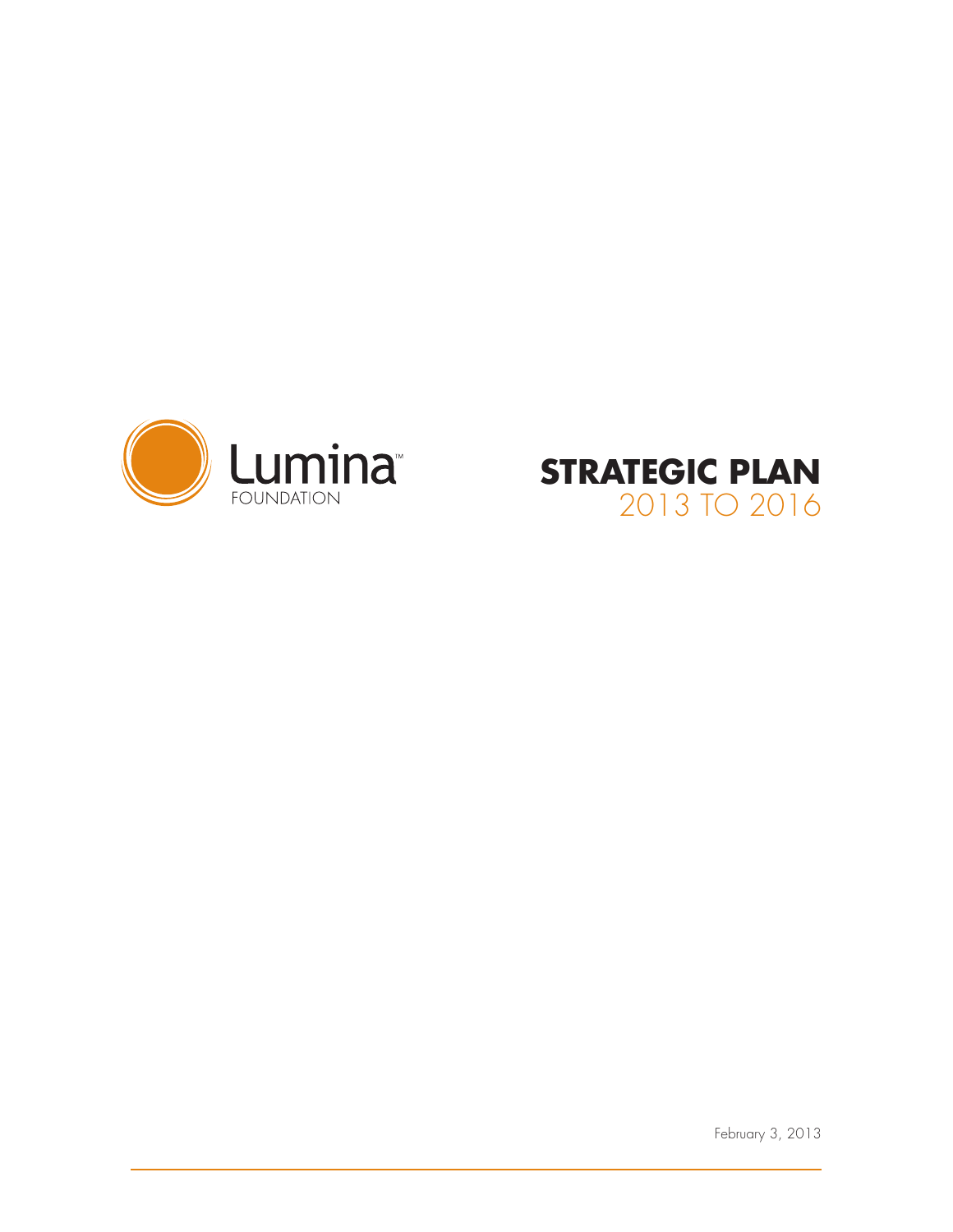In 2009, Lumina Foundation released its first strategic plan, based on the goal that 60% of Americans obtain a high-quality postsecondary degree or credential by 2025 a goal we now call Goal 2025. Much has changed even in the short time since that plan was written, both in the external environment and in what we have learned from our work. This strategic plan—intended to guide our work for the next four years from 2013 through 2016—reflects those changes:

# GOAL 2025

**To increase the proportion of Americans with high-quality degrees, certificates, and other credentials to 60% by the year 2025**

- Throughout the nation, there is a much broader and deeper understanding of the need to increase postsecondary attainment. Some version of Goal 2025 has been adopted by or is a major influence on the federal government, a majority of states, national higher education associations, many individual colleges and universities, and communities around the U.S. including several large metropolitan regions. At the same time, however, the resources available to support new initiatives to increase attainment in traditional ways are severely constrained.
- We have learned much about the challenges in increasing attainment, as well as promising approaches for doing so. We know the factors that influence student success in postsecondary education and how more students could receive the support they need to succeed. We have learned how to help higher education institutions and systems become more productive to serve more students. We have learned the necessity of assuring the quality of degrees and other credentials in terms of student learning and how this might be done. We have also learned a great deal about influencing public policy at the state and federal levels and mobilizing higher education institutions, communities, and regions to increase attainment.

Between 2009 and 2025 lie 16 years. Our first strategic plan covered the first quarter—the first four years—and this strategic plan will take us halfway to 2025. We have set the stage for reaching the goal, but we believe over the next four years we must do two things: develop a clear understanding of what we must do to create a system of higher education that can reach much higher levels of attainment, and make real progress toward the 60% goal.

#### **Progress on Increasing Attainment**

In 2009, setting a national goal for higher education attainment was a bold step, even for a national foundation focused on college access and success. In fact, we called it "The Big Goal" and described it as "audacious but attainable" in that first strategic plan. While we now call it Goal 2025, it remains our focus. To Lumina, the goal has always been more than a vision statement—we believe it must be attained, and we believe it can be attained.

Reaching Goal 2025 is a national imperative and will require concerted action on the part of many. While Lumina cannot reach the goal through our actions alone, we hold ourselves accountable for acting strategically to produce the conditions that will lead to much higher levels of attainment and to help mobilize the individuals, organizations, institutions, and governments throughout the U.S. that must act to reach the goal.

Shortly after the release of our first strategic plan, we began reporting on national progress toward the goal in a series of reports called *A Stronger Nation through Higher Education*. In these reports, we set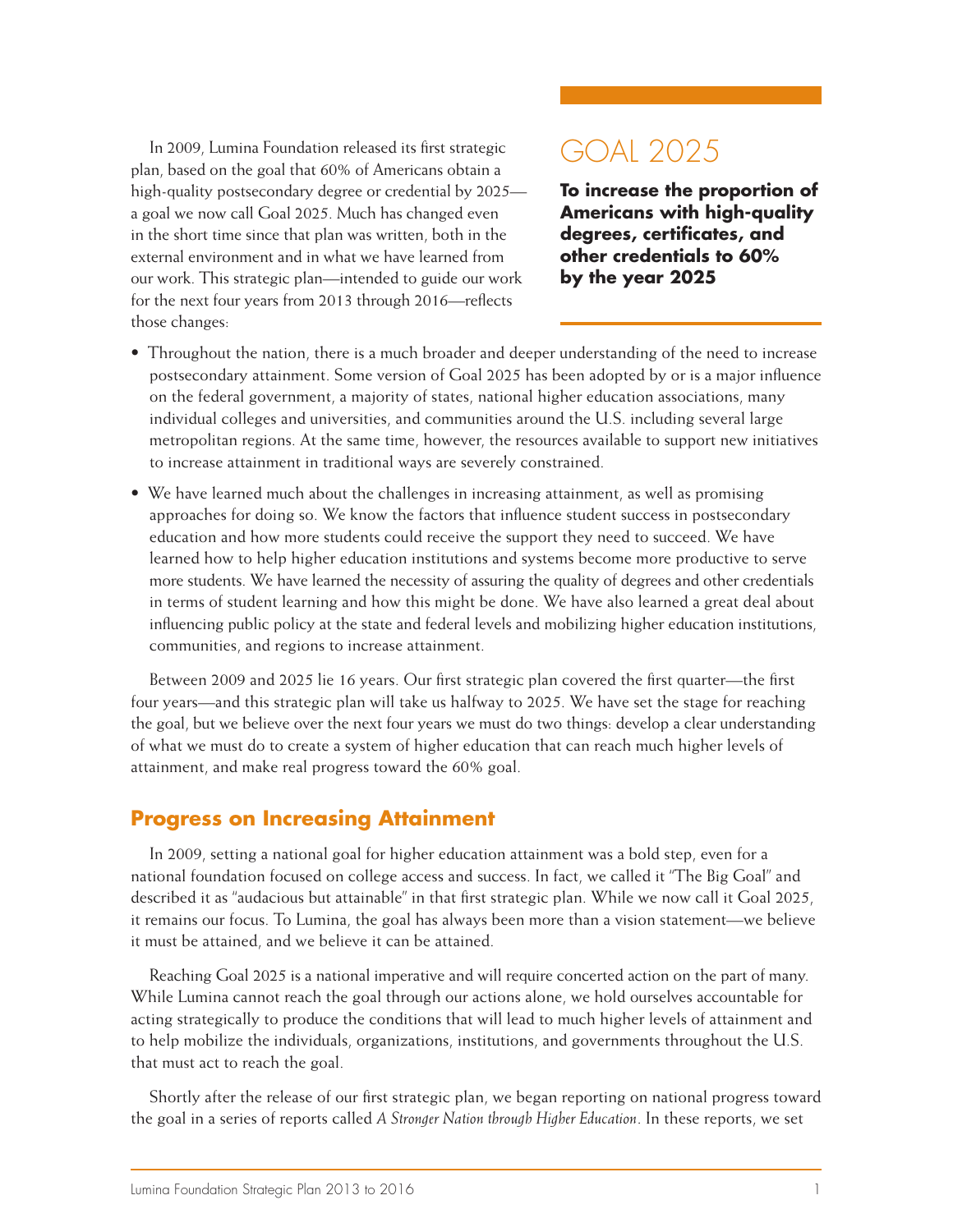the metric for measuring progress as the percentage of the U.S. adult, working-age population holding a two- or four-year college degree.

In 2011, the most recent year for which data are available, the percentage of Americans between the ages of 25 and 64 with a two- or four-year college degree was 38.7%. The rate has been increasing slowly but steadily – from 37.9% in 2008, to 38.1% in 2009, to 38.3% in 2010.

In 2011, the higher education attainment rate of young adults (ages 25-34), a good leading indicator of where higher education attainment rates are headed, was 40.1%—almost one-and-a-half percentage points higher than for all adults and two-and-a-half percentage points higher than in 2008.

From the first strategic plan, Lumina's attainment goal has included high-value postsecondary certificates.<sup>i</sup> Data on the number of adults holding certificates are not readily available, so it has been impossible to include certificate holders in our reporting on higher education attainment rates. This year, however, the first solid estimates of the number of high-value postsecondary certificates have been produced. They suggest that an additional 5% of the U.S. adult population between the ages of 25 and 64 hold a postsecondary certificate with significant economic value.<sup>11</sup>

The recent increase in attainment rates is a step in the right direction, but we must accelerate progress if we hope to reach a national attainment rate of 60%. That task is the focus of this strategic plan and Lumina's work. The goal has not changed, but our understanding of the conditions that are driving the need for increased attainment—both economic and social—is much deeper than it was when the goal was first proposed. Likewise, the need to increase attainment is clearer than ever.

#### **The Economic Need to Increase Attainment**

In our first strategic plan, the rationale for increasing higher education attainment was just becoming more widely understood. While it is perhaps inevitable that there has also been a certain push-back to the goal and to the idea of increasing higher education attainment generally (more on that later), most now agree that, as a nation, we desperately need more citizens with postsecondary credentials. We now know that 65% of U.S. jobs—almost two-thirds—will require some form of postsecondary education by 2020.<sup>iii</sup>

For individual Americans, the consequences of not completing postsecondary education are increasingly dire. For many years, the main reason many people went to college was to gain access to better-paying jobs that allowed them to earn more throughout their lives. But earnings potential is no longer the only driver. In this economy, the issue is whether you even *have* a job.

The Great Recession made this relationship painfully clear. Between the beginning of the recession in December 2007 and its official end in January 2010, the economy lost 5.6 million jobs for Americans with a high school education or less. Jobs requiring an associate degree or some college declined by 1.75 million, while the number of jobs for Americans with a bachelor's degree or above actually grew by 187,000. That's right—the growth in jobs for bachelor's degree holders slowed during the recession but never actually declined, and the economy continued to create jobs for them throughout the recession.

Since the end of the recession, jobs requiring an associate degree or some college have grown by 1.6 million and almost recovered to pre-recession levels. Jobs for bachelor's degree holders have accelerated their growth—adding 2 million new jobs in the recovery. In contrast, the recovery never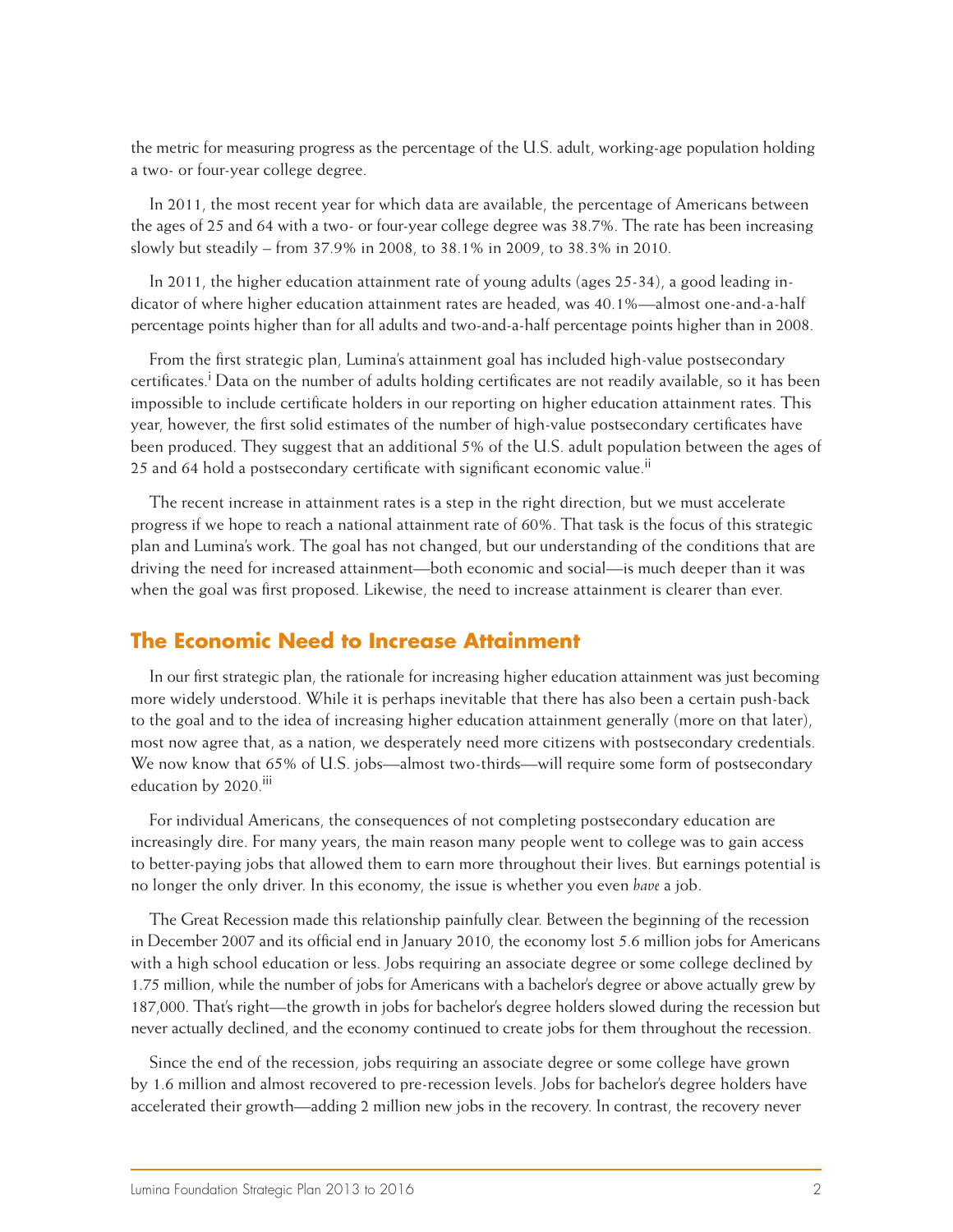came to those whose highest level of education is a high school diploma or below. Since January 2010, the economy has lost an additional 230,000 jobs in this category.<sup>iv</sup>

In spite of these numbers, some try to make the case that the value of college degrees is diminishing, citing the unemployment rates of recent college graduates as evidence. But even a cursory look at the actual data shows how spurious these arguments are. As is now well-known, the overall employment rates are much higher for college graduates. But the same is true for recent graduates. In 2010, at the peak of U.S. unemployment rates, around 88% of 23- and 24-year-old college graduates were employed. No one is saying that the job market for college graduates is easy, but the situation for those with less education is far worse. For high school graduates in the same age group, the rate of employment was only 65%; for high school dropouts it was a crushing  $42\%$ .

As in the past, the wage differential for those with college degrees and certificates remains significant, and lifetime earnings continue to rise for those with postsecondary credentials.<sup>vi</sup> Again, some suggest that this is somehow meaningless, and that many graduates are underemployed in jobs that don't require postsecondary credentials. Again, the facts speak otherwise. The wage premium—the gap between what employers are willing to pay for graduates vs. those who don't have a postsecondary credential—is actually growing, and has continued to grow throughout the recession and its aftermath. Employers need more college graduates, and they are paying an increasing premium to get them.

Perhaps the clearest evidence about the need to increase higher education attainment comes from the fact that employers cannot find people with the skills they need to fill all of their current job openings, much less those that will be created in the future. A third of employers cited "lack of technical competencies/hard skills" as their main difficulty in filling jobs—up from just 22% in 2011.<sup>Vii</sup> This problem is particularly acute in the manufacturing sector, where advanced manufacturing techniques are dramatically increasing the demand for postsecondary skills. Last year, fully two-thirds of manufacturers reported "moderate to severe" shortages of qualified workers.<sup>Viii</sup>

What happens when employers can't find people with the skills and credentials they need? The answer is that the economy as a whole suffers. Available evidence suggests that our nation's inability to match jobs to people with the right skills is a major factor in explaining why employment rates have not improved as quickly as they should have in the economic recovery.<sup>ix</sup>

### **The Social Benefits of Increasing Attainment**

Increasing the number of college graduates will not only bolster our economy, it will also strengthen our democracy and communities throughout the nation. These social and cultural reasons for increasing educational attainment are, at times, undervalued. There is a wealth of evidence that increased attainment improves health, lowers crime rates, and yields citizens who are both globally aware and participate more in civic and democratic processes such as voting and volunteering, all of which have enormous implications for our democracy.<sup>x</sup>

While the evidence about the social benefits of increasing higher education attainment is as clear as ever, there is a new urgency about it in today's environment. Many factors are contributing to the need to increase attainment, including the increasing complexity of society, the growing role that information and information technology play in people's lives, and the fact that people from different countries and cultures live and work together more than ever. The U.S.—like the rest of the world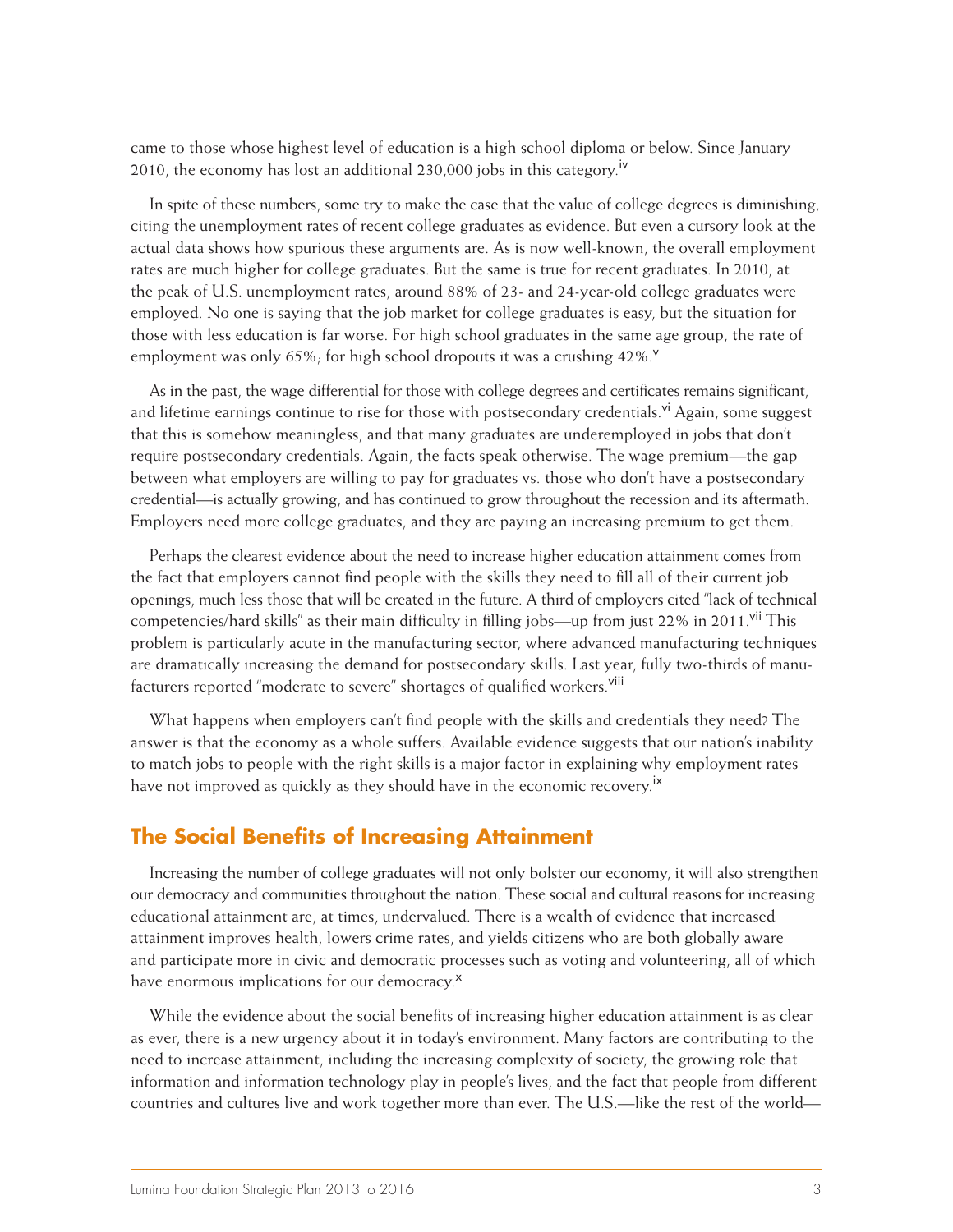is becoming a knowledge *society,* not just a knowledge economy. The essential skills for success in today's economy are critical thinking skills—abstract reasoning, problem solving, communication, and teamwork. These are precisely the skills that are needed to build strong communities and societies wherever one lives.

### **The Equity Imperative to Increase Attainment**

It is a long-standing reality that educational success is uneven in the U.S. In particular, low-income and first-generation students, racial and ethnic minorities, immigrants, and adults have traditionally been underrepresented among college students and graduates. We must now realize that these Americans are bearing a disproportionate share of the increasingly severe consequences of not completing postsecondary education.

The gaps in attainment have become unacceptable. Given that increasing higher education attainment is critical to a strong economy and a strong society, the fact that educational success is denied to so many in our nation can fairly and accurately be described as a crisis.

Since the first *Stronger Nation* report, Lumina has tracked and reported higher education attainment by race and ethnicity. These data paint an alarming and underappreciated picture. Unless significant progress is made to close gaps in attainment, we cannot reach the 60% goal and will not reap the resulting benefits. A closer look at 25- to 29-year-old Americans tells the story. Their overall higher education attainment rate was 37.8% in 2009. However, the rates vary significantly by race and ethnicity. The highest attainment rate in this young adult population is for Asians, at 65.6%, followed by Non-Hispanic Whites at 44.9%. The attainment rate for African Americans is 24.7%, for Hispanics it is 17.9%, and for American Indians it is  $16.9\%$ .<sup>xi</sup>

As worrisome as these attainment rate differentials are, there is an even more troubling trend in the data. Attainment rates for both Asians and Whites between the ages of 25 and 29 are significantly higher than for the 30-and-above population, but the same is not true for African Americans, Hispanics, and American Indians. Attainment rates for young adult African Americans are actually slightly less than for older African Americans (24.7% vs. 25.0%), and for young American Indian adults they are substantially lower (16.9% vs. 21.6%).

These gaps in higher education attainment are complicated by growing gaps in attainment between women and men. In 2011, 45% of women between the ages of 25 and 64 held a two- or four-year college degree, compared to 40% of men. Among young adults between the ages of 25 and 29, the gap is twice as wide—47% of women compared to 37% of men.<sup>xii</sup> The attainment rate for Black men aged 25 to 34 (28%) was lower than that for Black women (32%) in 2009, as it was for Hispanic men (16%) compared to Hispanic women (24%).<sup>xiii</sup> When coupled with the loss of middle-skill jobs in occupations traditionally held by men, closing gender gaps in higher education attainment is increasingly urgent.<sup>XIV</sup>

A similar pattern emerges when examining the data on educational attainment for first-generation students—those whose parents did not attend or complete college. These students are less likely to attend college and are more likely to drop out prior to completion, in part due to their choices regarding courses, attending part-time, and other academic factors that have been shown to influence degree completion.<sup>xv</sup> Since first-generation students are an increasing proportion of the pool of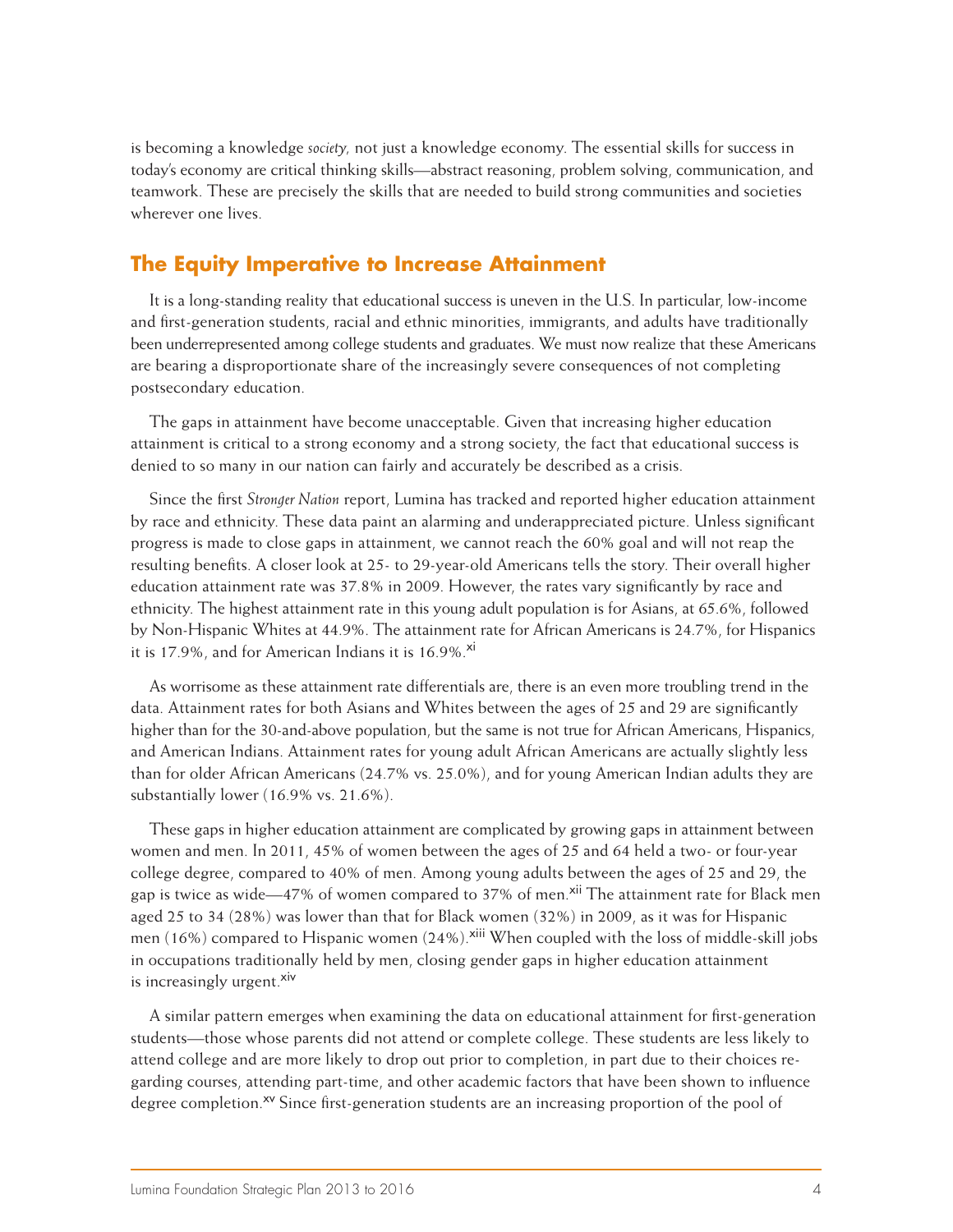potential students, increasing their success rates is essential to increasing higher education attainment.<sup>xvi</sup>

The attainment patterns for immigrants and low-income Americans tell the same story. Fifty-four percent of immigrants between the ages of 25 and 34 have completed high school or less as their highest level of education, compared to 36% for young adults whose parents were both born in the U.S.<sup>xvii</sup> Helping these immigrant Americans to complete postsecondary education would greatly facilitate their full participation in the economy and society, to the benefit of all.

In 2008, 55% of high school graduates from the lowest income quintile enrolled in college directly from high school, compared to 80% of those from the top quintile.<sup>xviii</sup> Low-income students are more likely to attend institutions with lower graduation rates and attend part-time.<sup>xix</sup> As a result of all this and other factors, four out of five 24-year-olds in the upper income quartile hold four-year college degrees compared to only one out of ten in the lowest income quartile.<sup>xx</sup>

Because people who complete postsecondary education earn more throughout their lives, these gaps in attainment increase income inequality. As in most advanced economies around the world, unequal success rates in postsecondary education are a major contributor to income inequality.<sup>xxi</sup>

Put bluntly, this is an intolerable situation. Not only will the nation fall short of the attainment levels it needs unless these gaps are closed, the fact that they exist must be rejected on moral grounds given the increasingly severe consequences of not obtaining a postsecondary credential. America's democracy and its economy are ill-served by a system that fails to tap all of our talent. At Lumina, we will redouble our efforts to close these gaps through our work, and we call upon all our partners and stakeholders to do the same.

## **The Meaning of Quality Credentials**

Lumina is calling for 60% of Americans to hold *high-quality* postsecondary credentials by 2025. When we wrote the Foundation's first strategic plan, we were only beginning to understand the importance of clearly defining that deceptively simple term: *high-quality*. In that plan, we offered a definition that has served us well and which we still rely on to focus our work: high-quality credentials have well-defined and transparent learning outcomes that provide clear pathways to further education and employment.<sup>xxii</sup>

The need for more college graduates is driven by real demand for the skills and knowledge that their credentials represent. Quite frankly, without a sharper focus on the quality of learning, increased attainment could mean very little.

For too long, quality in higher education has been thought of mainly as a characteristic of institutions and programs. It is correlated with things like admissions selectivity, faculty credentials, class size, campus amenities, the size of the endowment – even the price of tuition. Unfortunately, most people still think of higher education quality in terms of these input measures. But inputs are not now—and probably never have been—a true measure of quality. Actual outcomes are what matter, particularly outcomes for students.

As an outcome, high-quality credentials matter. We must increase the number of Americans who complete postsecondary degrees and certificates which represent valuable skills and knowledge, as well as the ability to apply them. A list of credits earned and courses taken does not provide that assurance of quality.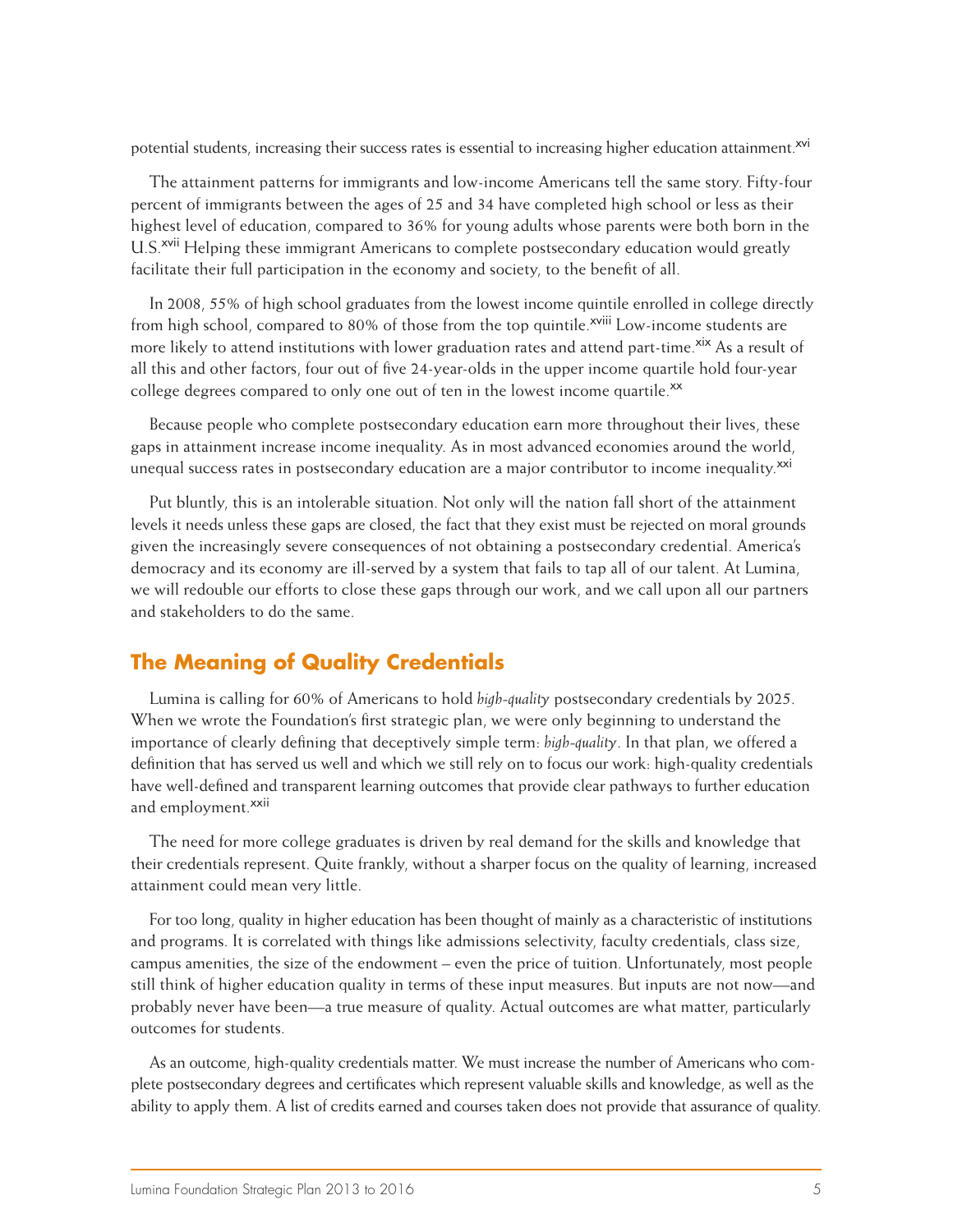# **Reaching Goal 2025**

What will it take to reach Goal 2025? Lumina's first strategic plan set the goal, but the focus of this strategic plan is on producing the degrees needed to reach it.

To reach an attainment rate of 60% by 2025, the nation must produce 62 million high-quality postsecondary credentials. At current rates, the U.S. will produce around 39 million two- and fouryear college degrees between now and 2025, leaving a gap of 23 million. Lumina has developed a roadmap outlining one possible approach for producing those degrees.

The first step is to focus on students who are coming out of the K-12 education system. Currently, about 69% of K-12 students graduate from high school, and 62% of these graduates go directly to college. Increasing these rates to 75% and 70% respectively—significantly higher than current rates but still well below the rates already achieved by the highest-performing states—would produce 3.6 million additional college graduates by 2025.

The next step is to increase the completion rates of students who are already enrolled in college. Increasing completion rates would produce significant numbers of additional graduates. The throughput of colleges and universities can be accurately determined by looking at the ratio of graduates to FTE enrollment.<sup>xxiii</sup> Raising completion rates in public colleges and universities above their current levels but below those of today's best-performing states would yield an additional 5.3 million associate and baccalaureate degrees.

#### **Roadmap to the Goal**

| Total additional degrees and certificates produced by 2025 | 24,408,000 |
|------------------------------------------------------------|------------|
| High-value certificates                                    | 10,310,000 |
| Degree completion by returning adults                      | 3,621,000  |
| Adults, first time in college                              | 1,531,000  |
| Public college completion rates                            | 5,315,000  |
| High school graduation and college participation rates     | 3,631,000  |

Producing the rest of the 23 million degrees will require innovative efforts not focused on traditional students. First, we can get more college degrees from adults—both those who didn't go to college directly from high school and those who did but left without a degree. Increasing enrollment by first-time adult students could realistically add 1.5 million college graduates to the total. Targeting adults who attended college but never completed a degree would yield even more. Today, 36.2 million Americans between the ages of 25 and 64 fall into this category. If just 10% of them completed a degree or other high-quality credential, 3.6 million degree holders would be added to the total.

The next step is to include individuals who hold high-value certificates. According to recent data,<sup>xxiv</sup> approximately 5% of adults between the ages of 25 and 64 hold a high-value postsecondary certificate. To meet Lumina's definition of high-quality credentials, these certificates should "provide clear pathways to further education and employment." We propose that certificates meet this standard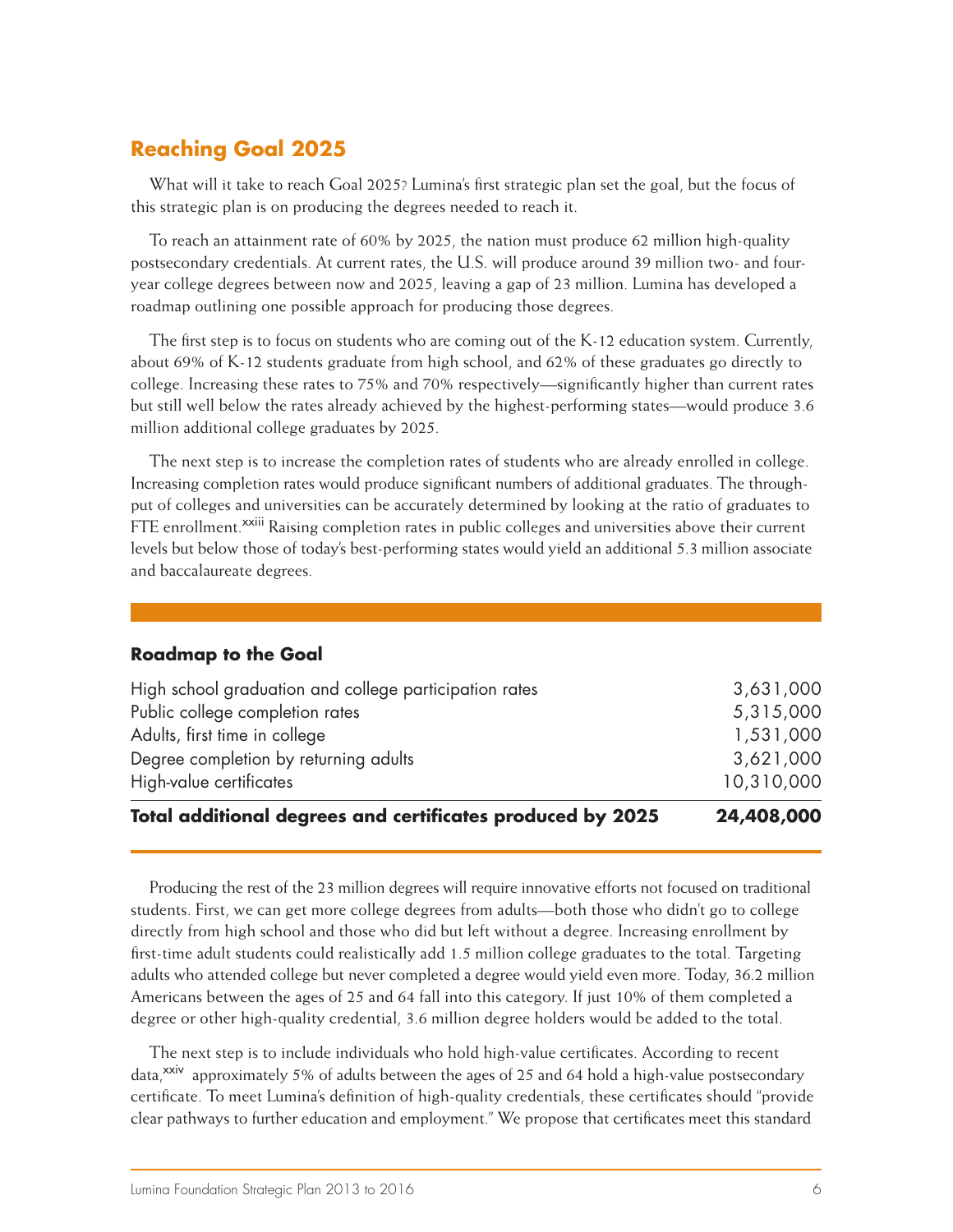#### **The Attainment Gap**

| <b>Additional credentials needed</b>                            | 23,276,000  |  |  |
|-----------------------------------------------------------------|-------------|--|--|
| Degrees produced by 2025 at current rates                       | 38,288,000  |  |  |
| <b>New credentials needed by 2025</b>                           | 61,564,000  |  |  |
| Degrees by 2025 from immigration of college graduates           | 4,417,000   |  |  |
| Current degrees (two- and four-year) still in workforce in 2025 | 37,122,000  |  |  |
| Total credentials needed to reach 60%                           | 103,102,000 |  |  |
| Projected 2025 U.S. population, ages 25 to 64                   | 171,837,000 |  |  |

when they meet the following criteria: 1. The certificate is the individual's highest level of education  $(i.e.,$  the student does not also have an associate or bachelor's degree); 2. The certificate holder has earnings equivalent to those of two-year degree holders; and 3. The certificate holder is working in the field in which he or she received the certificate. Lumina will work to assure that all certificates offer clear pathways to further education, which would add 10.3 million to the total.

The cumulative effect of these efforts would be to add 24.4 million degrees and certificates to the national total—enough to reach an attainment rate of 61% by 2025.

#### **Designing and Building a Student-centered Higher Education System**

Clearly, we will not produce the necessary 23 million additional degrees simply by doing more of the same. The student population is more diverse than ever, and most students come from groups that have traditionally not been served well by the higher education system. Their needs for skills and knowledge must be better understood and reflected in the design of both instructional and credentialing systems. Likewise, the ways students will participate in higher education will change—probably dramatically—in the future. These shifts are already under way.

Producing 23 million additional degrees and certificates will place significant demands on the capacity of the U.S. higher education system. Progressively fewer students will attend college in traditional ways, and innovative approaches are needed in the drive to reach 60% attainment.

Taking advantage of the proliferation of competency-based models and open courseware to create new pathways to degrees is one such approach, as is expanding the availability of prior learning assessment (PLA) and other approaches to accelerate progress toward degrees. These approaches whether pursued as stand-alone efforts or added to existing institutions and degree structures—could serve much larger numbers of students, particularly adult learners.

Innovative approaches to target populations are also needed. For example, many foreign students graduate each year from American colleges and universities and then leave the U.S., in part because they cannot obtain work visas.<sup>XXV</sup> Changes in immigration policy could allow these college graduates to remain in the U.S. and contribute to increasing attainment rates. Even more importantly, creating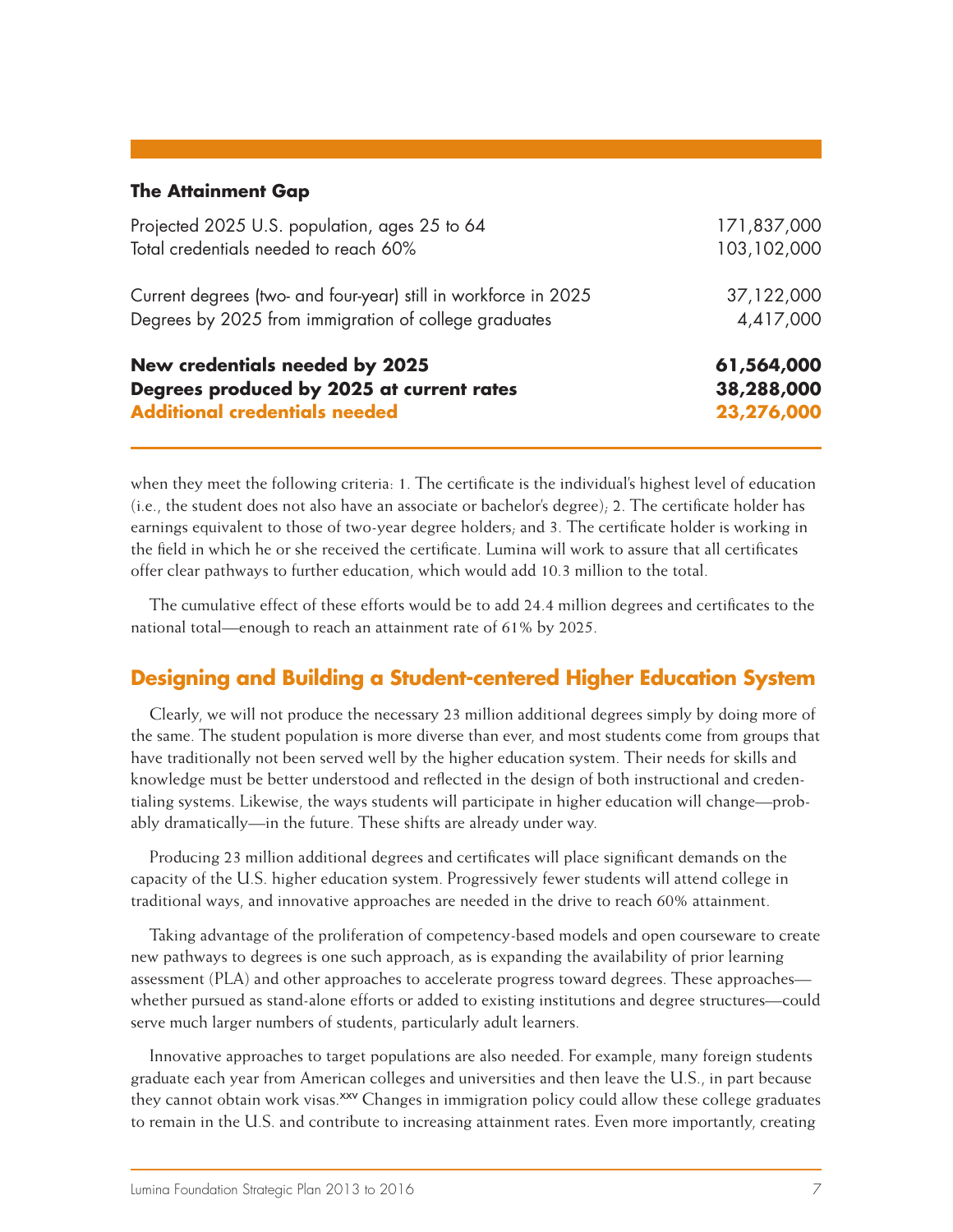stronger pathways to postsecondary attainment for immigrants without postsecondary credentials including immigrant adults—is essential to their full participation in American society, and to reaching the national attainment goal.

Likewise, creating better pathways for new veterans to succeed in postsecondary education including recognizing the skills and knowledge obtained through military service—is another worthwhile approach.

Undoubtedly, there are other promising ideas for increasing the number of college graduates. Achieving the goal will require a combination of proven and innovative strategies.

Lumina believes the only way to create the higher education system that can produce 23 million additional degrees and reach the level of attainment the nation needs is to design and build it around the needs of students. This is what we mean by creating a student-centered higher education system, which is the strategic objective of Lumina's work.

### **Lumina's Strategic Approach**

As the nation's largest private foundation focused exclusively on getting more Americans into and through higher education, Lumina has a unique leadership opportunity—and responsibility—to act strategically to produce outcomes that will ultimately lead to much higher levels of higher education attainment. Our effectiveness will be determined by our ability to promote action by and through many individuals, organizations, institutions, and governments throughout the U.S.

In most cases, Lumina produces impact by creating the conditions for collective action by others. Reaching the goal will require significant shifts in the priorities and structure of higher education shifts that will affect a wide range of autonomous stakeholders. We cannot force action. We can, however, act strategically to create the conditions for change and to encourage action on the part of the many individuals and institutions that must act together to increase attainment.

Lumina has defined two high-level imperatives necessary for reaching Goal 2025. While distinct, these imperatives are interrelated and mutually supportive.

The first—*Mobilizing to Reach Goal 2025*—is to mobilize action at the local, state, and national levels and in higher education systems and institutions throughout the nation. To reach the goal, thousands of educators (including faculty and administrators), elected officials, community leaders, business leaders, and other citizens must understand and accept as their own the need to increase attainment. Effective mobilization also depends on these individuals and groups being equipped with the tools and approaches they need to act. Lumina's mobilization work is organized around the creation of a social movement to increase attainment, along with approaches targeted to specific groups that must act if the goal is to be reached.

Lumina's second strategic imperative—*Designing a 21st Century Higher Education System*—is to develop specific approaches to create the fundamental change needed in higher education to reach the attainment goal. This change is really quite simple, but far-reaching in its ramifications. It is that the U.S. move from a system based on time to one based on learning.

As a consequence of this shift, there are specific structures within the U.S. higher education system—particularly finance and credentialing models—that need to be changed for attainment to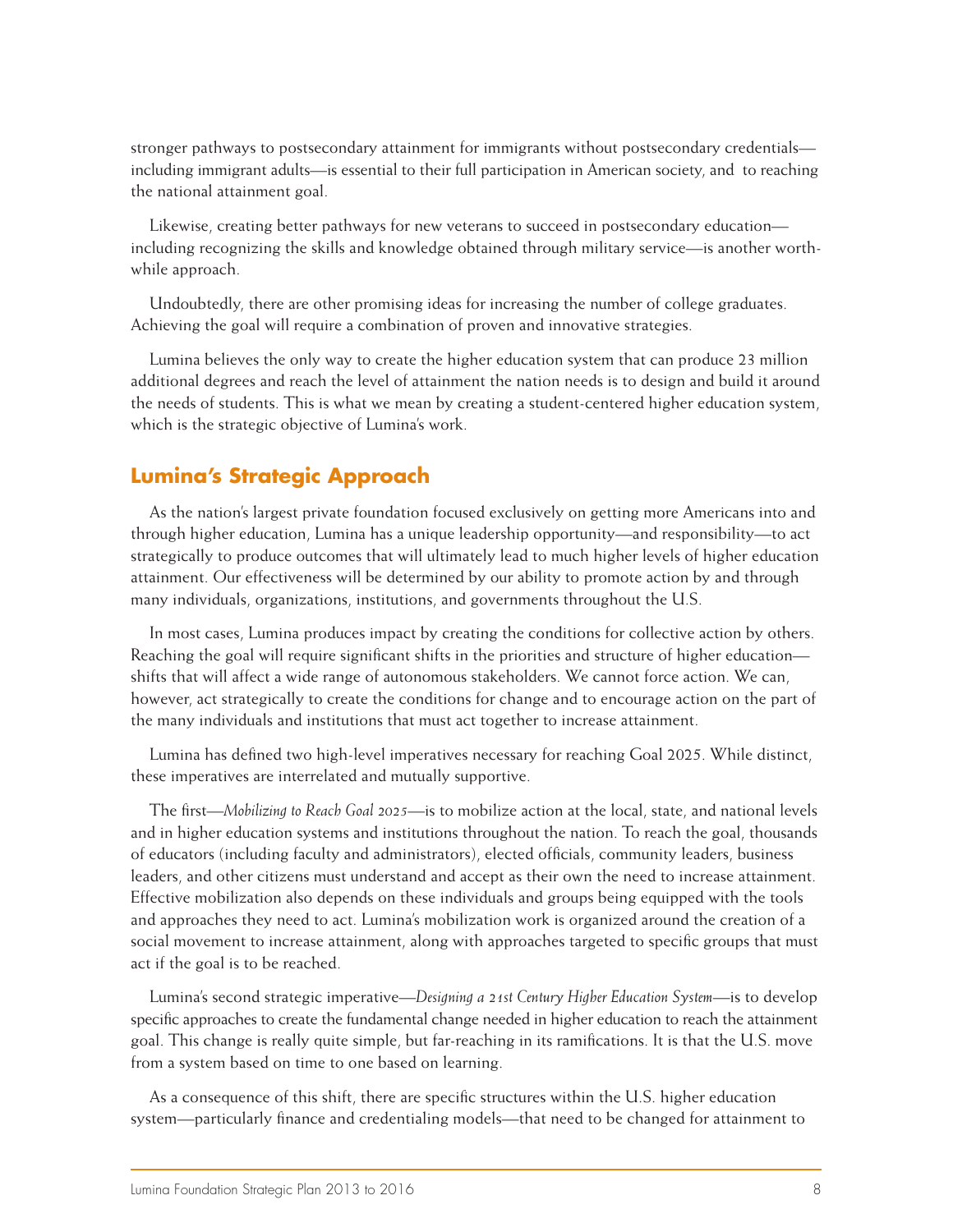increase to the levels called for to reach the goal. The current models were developed in the 1970s or earlier and were designed to address a very different set of needs and priorities than those we face today. Lumina will work to develop new models and to implement them throughout the higher education system.

# *The First Imperative:* **Mobilizing to Reach Goal 2025**

**Strategic Imperative:** To focus policy and practice at the local, state and national levels on increasing attainment to reach the goal of 60% higher education attainment.

**Rationale:** In Lumina's first strategic plan, we intended that what we called the Big Goal would provide focus to our own work and answer the calls for foundations to be more transparent about their strategic objectives. Very quickly, however, we found that Goal 2025 became an important strategic initiative in its own right by helping call national attention to the need to increase higher education attainment.

Arguably, the greatest impact of Goal 2025 has come from its attractiveness to others. We have seen President Obama use a goal for increased higher education attainment to focus federal education policy, and a growing number of states have adopted goals to focus and guide their own efforts. By shifting the national dialogue about higher education toward increasing attainment, the goal has brought urgency and focus to the completion agenda, the need to increase higher education productivity, the critical importance of educational success for underrepresented students, and many other issues.

In this strategic plan, the focus is on creating the conditions that will drive action toward scaling and sustaining the attainment agenda. State and federal policymakers, national and local networks, communities (especially large metropolitan regions), college and university faculty and administrators, K-12 educators, employers, and many others all need to be mobilized to act to increase attainment.

**Strategic Approach:** Lumina's strategic approach to mobilization is to unite the full range of actors and stakeholders around a common goal—Goal 2025—and to help them work together to increase attainment.

Lumina cannot reach Goal 2025 as a direct result of our own work—no matter how large the project. We can only produce impact at the scale needed to reach the goal by creating the conditions for action by others. Specifically, Lumina must act strategically to mobilize action on the part of the many individuals and institutions that must work together to increase attainment. Of course, mobilization alone is not enough—almost every aspect of higher education policy and practice will be affected by the drive to increase attainment. There is much that will need to change, particularly in the redesign and large-scale expansion of systems of student support, credentials, and delivery. But our success in implementing these approaches depends on creating the demand for solutions to the challenge of increasing attainment.

We believe the first step in creating the conditions for collective action is for groups—states, communities, higher education systems, and others—to adopt their own goal for increased higher education attainment and commit to achieving it. One way Lumina mobilizes people to set these goals is by calling attention to the urgent need to increase higher education attainment.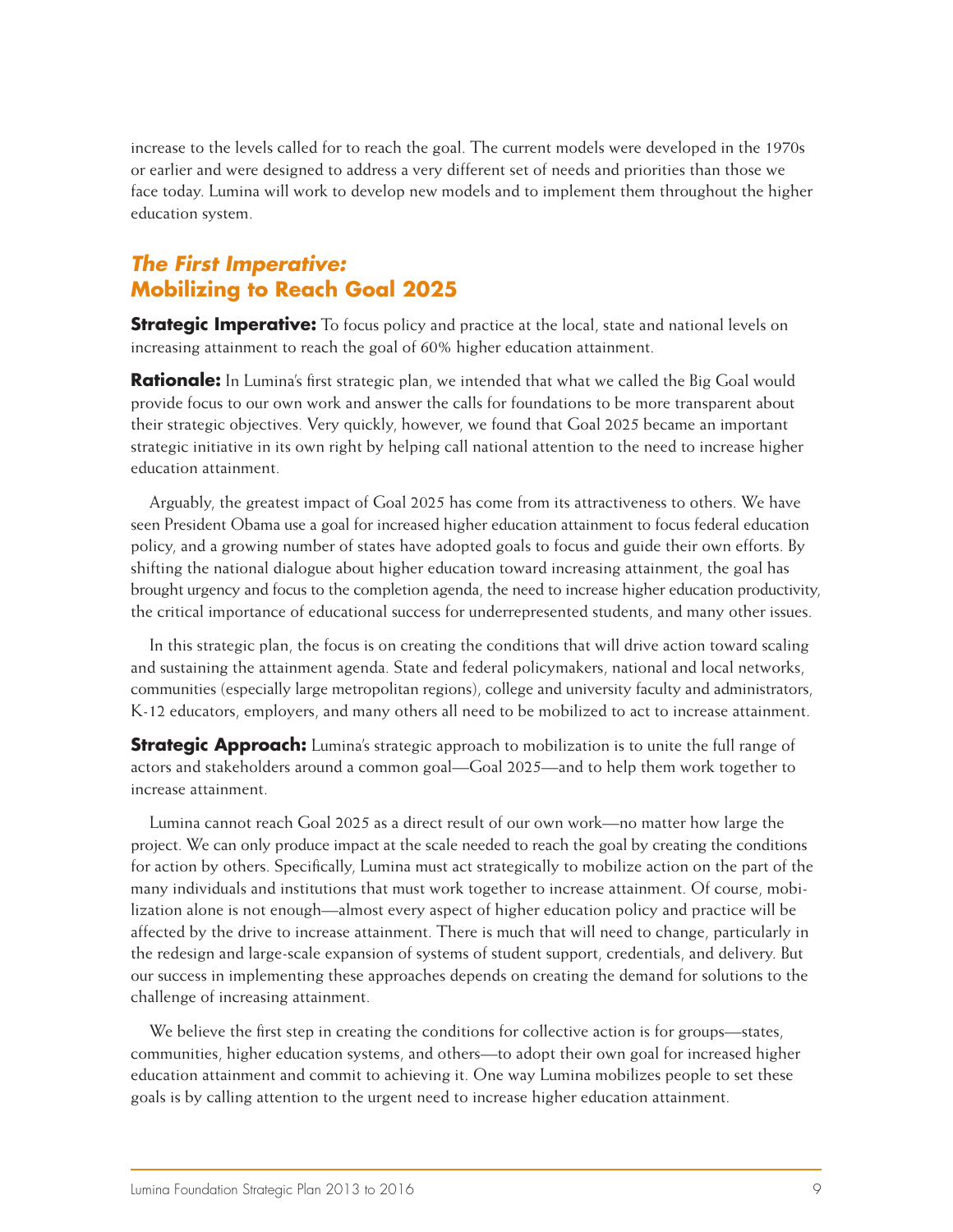The next step is for all the relevant stakeholders to jointly develop plans for collective action to increase attainment. Lumina can help by responding to the demand from those mobilized to take action to know how they can act to increase attainment. This guidance can take the form of "playbooks" of proven, effective approaches targeted to the needs of employers, metropolitan region leaders and community organizations, state and federal policymakers, higher education institutions, and others. Of course, our ability to offer effective and credible guidance depends on having evidence of what works in different settings to increase attainment. Much of this knowledge is available, but it's not always in forms that make it actionable to different stakeholders. Developing the evidence and knowledge base for effective approaches—particularly regarding innovative approaches or the expansion of successful, small-scale approaches—must be a focus of all of Lumina's strategic work.

Lumina has found that strong metrics are the next step in effective mobilization. Metrics help organize the work and keep it on track, document progress to help motivate the participants and generate public support, and provide valuable feedback to help adjust and modify strategies and approaches. We are working with many organizations to develop stronger approaches to metrics, including improving data on postsecondary pathways and outcomes. We are also committed to using metrics more effectively to guide our own work toward Goal 2025.

As a consequence of this change model, our strategic approach to mobilization is built on Lumina's roles as a goal setter, thought leader, and honest broker—roles that have become increasingly important as awareness has grown of the integral relationship between attainment and urgent national priorities such as job growth and economic recovery. Success in mobilizing action requires increasingly sophisticated approaches to strategic communication, Lumina's convening authority, and thought leadership at the national level. To build and sustain Lumina's role in mobilization efforts to increase attainment, we will continue to develop high-quality resource materials on the economic and social impact of higher education attainment. Through a wide range of dissemination approaches, including public speaking, op-eds, and direct outreach to opinion leaders, Lumina will work to frame the national discussion of higher education issues and to drive public and leadership opinion in the direction of increasing attainment. We will also continue to develop and report data and metrics on progress toward Goal 2025.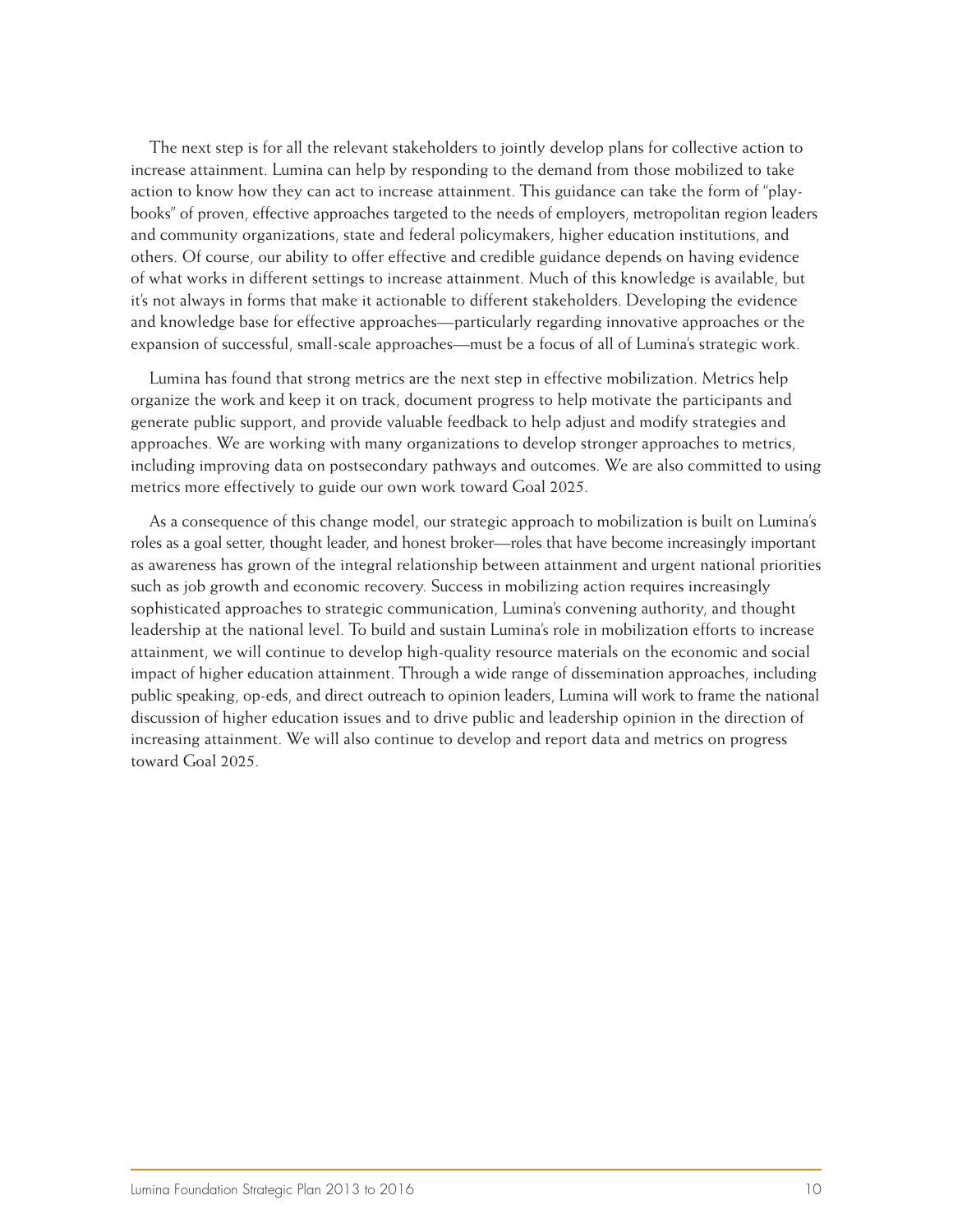# **Strategy 1: Build a Goal 2025 Social Movement**

**Expected Outcome by 2016:** An increased number of target audiences and populations actively support policies and practices that increase attainment to reach Goal 2025.

**Rationale:** Lumina will work to build a Goal 2025 social movement for target audiences by creating a call to action, building partnerships among stakeholder groups, and developing a common language and plan of action around the need to significantly increase attainment

Lumina's promotion of Goal 2025 has proven attractive to a wide range of organizations focused on college access and success. Because of Goal 2025's national prominence and reach, states, institutions and national organizations have found it more productive to align their efforts to it than to create a competing message. Organizations focused on the needs of underrepresented students have found Goal 2025 particularly attractive in this regard. Providing an even more substantive opportunity to engage in a social movement supporting the goal will lead more organizations to adopt—and achieve—a goal for increased attainment. A well-defined movement can create a rallying cry and a call to action, build bridges among stakeholder groups, and lead to the development of action plans supporting increased attainment. Social movements have often framed important issues and acted as catalysts for action, and a Goal 2025 social movement can do the same.

Lumina is in a particularly strong position to link messages with on-the-ground programs. We have already enjoyed considerable success with these techniques through a variety of limited, but effective, messaging efforts. In each of these efforts, the combination of approaches was vital to success.

**Priority Work:** In 2013, primary work will be to establish the infrastructure to support a Goal 2025 social movement, with an initial focus on mobilizing metropolitan regions under Strategy 2. The lessons learned and the needs of the participants will define the parameters of future Lumina work in this area, including expanding engagement by other audiences and stakeholders.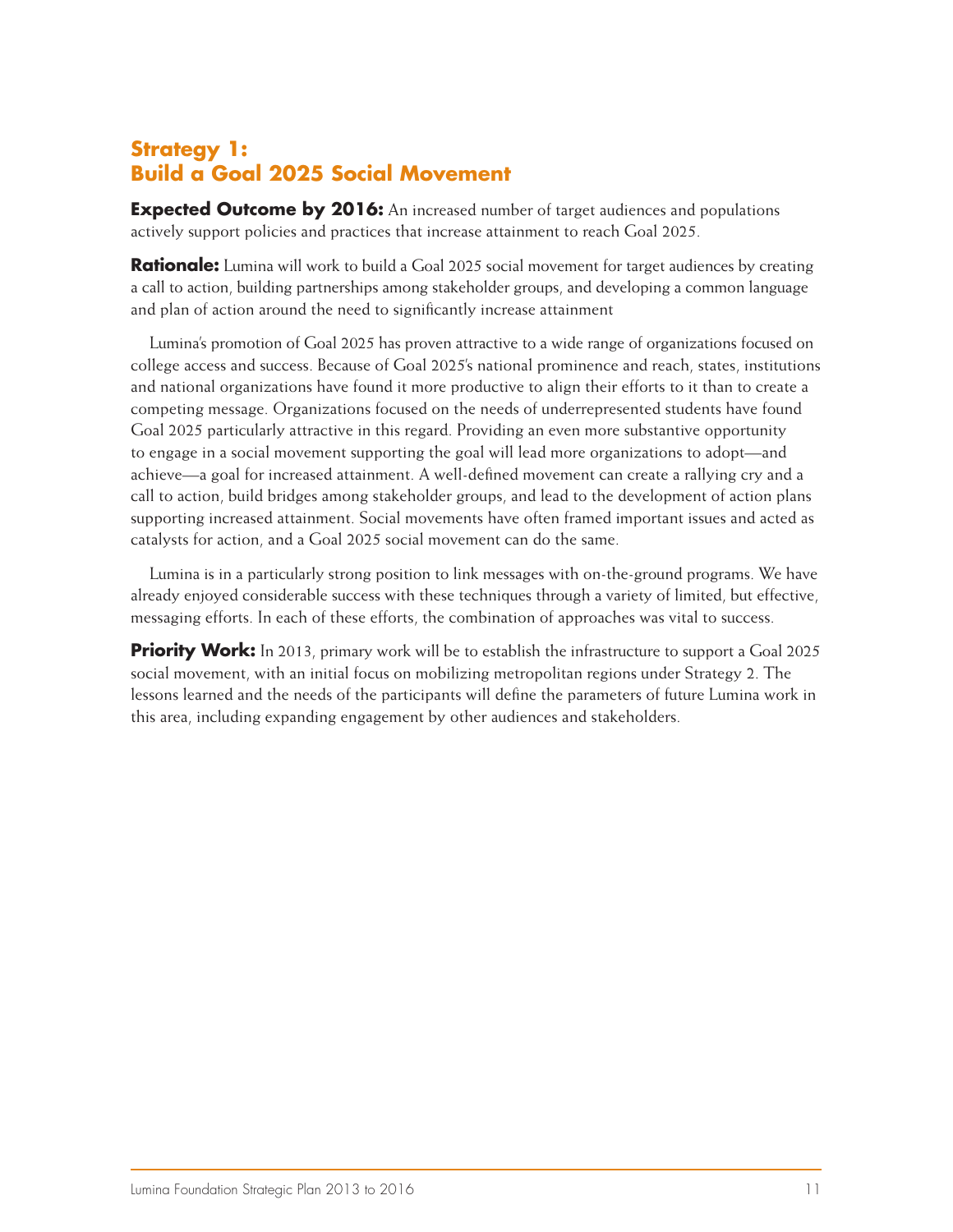## **Strategy 2: Mobilize Employers, Metropolitan Areas, and Regions to Increase Attainment**

**Expected Outcome by 2016:** Active partnerships involving employers, K-12 education, postsecondary education, local and state government, community-based organizations, business, media, and other stakeholders commit to Goal 2025 and act to increase attainment.

**Rationale:** Lumina will work side by side with employers, metro areas, and regions to encourage broader adoption of Goal 2025 and create and strengthen the collaborative partnerships needed to increase attainment and more closely align postsecondary education with workforce and civic needs.

Regions, particularly large metropolitan areas, are well suited to efforts to mobilize action to increase attainment. Many of the stakeholders who need to take action can be engaged successfully at the regional level, including higher education institutions, K-12 schools and districts, employers and business, community-based and advocacy organizations, media, and local governments. Lumina can help create and strengthen effective partnerships of these actors within regions to take coordinated and collaborative action to set aggressive goals and develop and implement plans for increased attainment. Lumina can also support these efforts through a robust platform of best practices, models, and technical assistance. All of this work is framed by a model of collective action to ensure an integrated approach to regional mobilization.

Increasing the skills and knowledge of the workforce is a critical issue for all employers, and they must also play a central role in both making the case for increasing attainment and developing approaches that will more closely align postsecondary education with labor market needs. This role is particularly important in establishing and strengthening metropolitan and regional partnerships that can focus the efforts of all parties with a stake in increasing attainment.

**Priority Work:** Lumina will work to establish metropolitan regional partnerships based on active engagement and collaboration of political leadership, employers and business, higher education institutions, K-12 education, youth-serving organizations, local foundations and funders, college access networks, and faith-based and other community organizations. This work in metropolitan regions will be based on the adoption of a goal for attainment and the development and implementation of a plan with defined roles and expectations to which the partners can commit.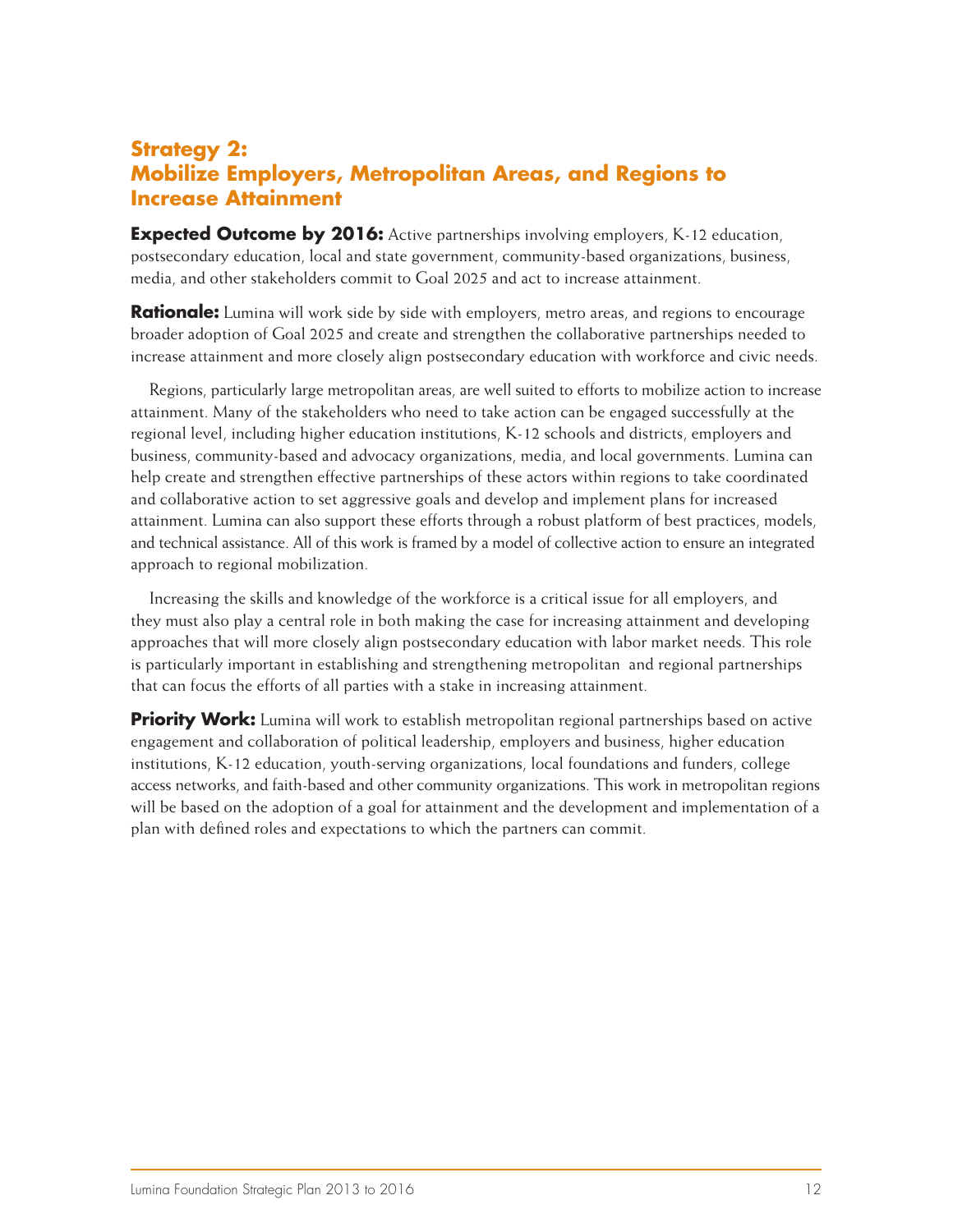# **Strategy 3: Mobilize Higher Education to Increase Student Success**

**Expected Outcome by 2016:** Higher education systems and institutions adopt data- and evidence-based policies, partnerships, and practices that close attainment gaps for underserved students and improve overall completion rates.

**Rationale:** Research has conclusively documented that students who receive comprehensive financial, academic, psychological, and social supports can and will succeed in postsecondary education. The challenge we face is assuring that these supports are made available to the much larger number of students who need them. That cannot be accomplished by scaling up a few programs, no matter how successful they have been with limited numbers of students. What is needed is a fundamental shift in higher education institutions and systems to make them more supportive of student access and success. Student-centered, attainment-focused systems and institution must engage in re-designing and upgrading infrastructure, programs and services across the board.

Lumina's approach to mobilizing higher education institutions and systems to make this shift is based on the use of data and other evidence to guide institutional improvement efforts and mission definition. Based on our experience, we believe multi-campus and system-wide collaboration and information-sharing partnerships are particularly valuable. Lumina has also supported other approaches to signaling the need for and characteristics of this shift, including public recognition of successful efforts and improvement of reporting of data on higher education outcomes.

**Priority Work:** Lumina will support efforts to engage higher education systems and institutions in increasing completion rates and closing gaps in attainment by underrepresented students to increase overall degree production. These efforts will focus on systemic change in higher education systems and institutions through strategic partnerships, strong leadership, evidence-based approaches, and data-driven decision-making. A particular focus of this work will be on significant scaling of proven approaches to increasing degree completion by adult students.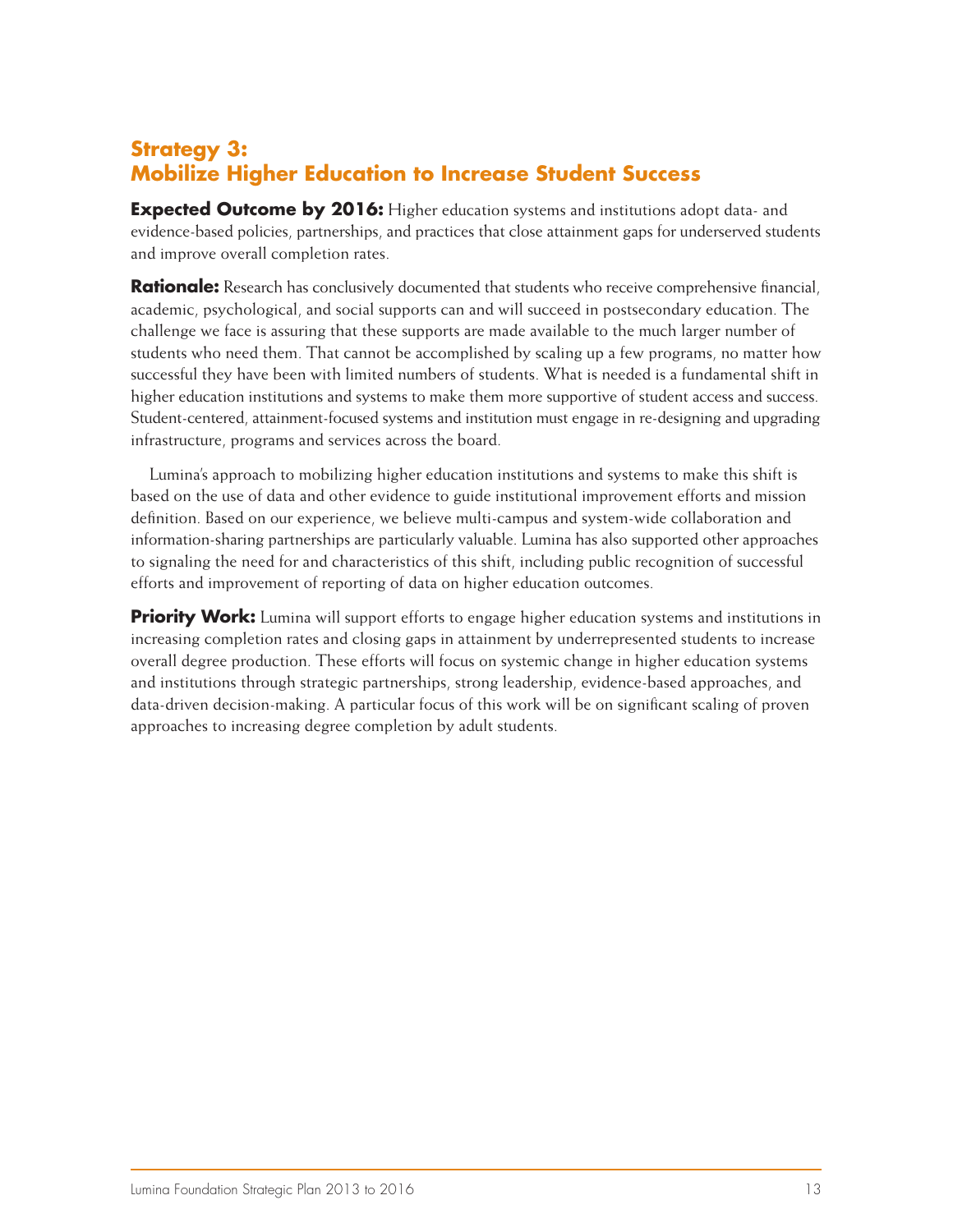# **Strategy 4: Advance State Policy for Increased Attainment**

**Expected Outcome by 2016:** States adopt formal goals and commit to implementation plans for increasing attainment that are challenging, quantifiable, long-term and address attainment gaps for underrepresented populations.

**Rationale:** The dramatic increases in postsecondary attainment that Lumina seeks will require concerted action across the entire education system. Since most students obtain postsecondary education through state-supported public higher education systems, this action will not be possible unless public policy at the state level keeps pace.

Lumina's work on strengthening state policy has demonstrated that the act of setting specific goals for increased attainment plays a key role in driving action, just as it has for Lumina. Goals, however, must be challenging and address the gaps in attainment that exist in all states. Even then, goals alone are not enough. States must monitor and report progress toward their attainment goals and align their incentives and accountability systems to them. Most importantly, states must develop strong, comprehensive plans for increasing attainment and focus decision-making regarding resource allocation and other critical issues on their implementation.

To date, 36 states have set goals for postsecondary attainment; 15 of these have set challenging and specific goals and are committed to ongoing measurement of progress. More states need to set attainment goals or strengthen the ones they have, and all need to develop and implement plans for reaching their goals. Over the 2013-16 timeframe, Lumina's role needs to shift to mobilizing states to monitor and report progress in increasing attainment and to take stronger action through a coherent and integrated policy and practice framework.

**Priority Work:** As a strong advocate for policies that increase attainment, Lumina will support the development of clear strategies for increasing attainment in states, including approaches to track state progress in meeting attainment goals, coordination of efforts among grantees, partners, and contractors, and integration of state policy action across Lumina strategies. Lumina will support this work with an expanded network of Strategy Labs that will provide technical assistance and support services to policymakers in the areas of strategic communications, policy and strategy development, and metrics.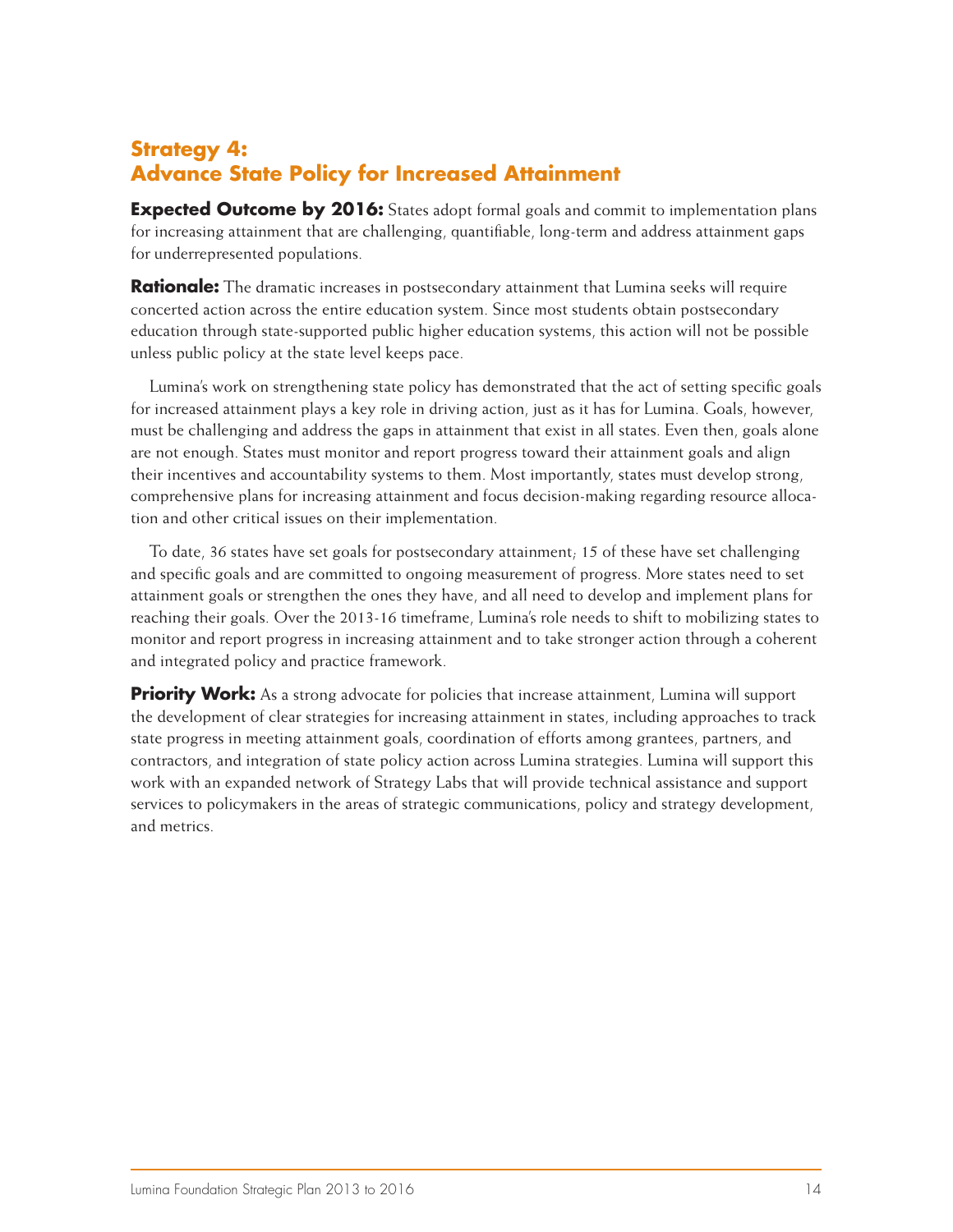# **Strategy 5: Advance Federal Policy for Increased Attainment**

**Expected Outcome by 2016:** Policy proposals that support progress toward the goal of increased higher education attainment are developed and advanced through federal legislation and the programs and policies of the Department of Education, Department of Labor, and other federal agencies and departments.

**Rationale:** Federal policy can help or hinder national efforts to increase higher education attainment. In particular, federal financial aid programs play a central role in helping low- and middle-income students obtain the financial resources they need to attend college. A wide range of categorical funding programs also provide critical resources for student support and college access programs.

Unfortunately, federal policy has not kept up with the sweeping changes in postsecondary education. Federal student aid programs are focused almost exclusively on access and do not give students or institutions sufficient incentives to ensure completion of programs.

Less obvious, but equally important, is the role played by federal policy in regulating and defining the structure and quality of college degrees and academic programs. Such core attributes as the credit hour and quality assurance are directly or indirectly regulated through federal policy. Here, federal credit hour definitions and quality assurance approaches inhibit the development of innovative delivery systems, including competency-based approaches, which could serve more students, reduce time to degree, improve quality, and reduce cost.

Likewise, the role of the federal government in postsecondary workforce development is central, both as a funder and regulator. However, federal workforce policy remains stubbornly disconnected from higher education policy in spite of the growing realization among policymakers that the two systems must be more tightly integrated.

**Priority Work:** Lumina will increase its staff capacity in Washington, D.C., to enhance its presence in national and federal-level policy discussions under the direction of Lumina's policy leadership staff. Lumina will work to engage federal policymakers through direct outreach, staff networks, testimony, and briefings for relevant committees and individual members of Congress. This work will support the development of a stronger federal policy agenda, leading to new models for student financial support, stronger quality assurance mechanisms, an expansion of innovative delivery and credentialing models, greater alignment of workforce development and higher education systems, and improvement of federal data to better meet the needs of students, families, educators, and policymakers.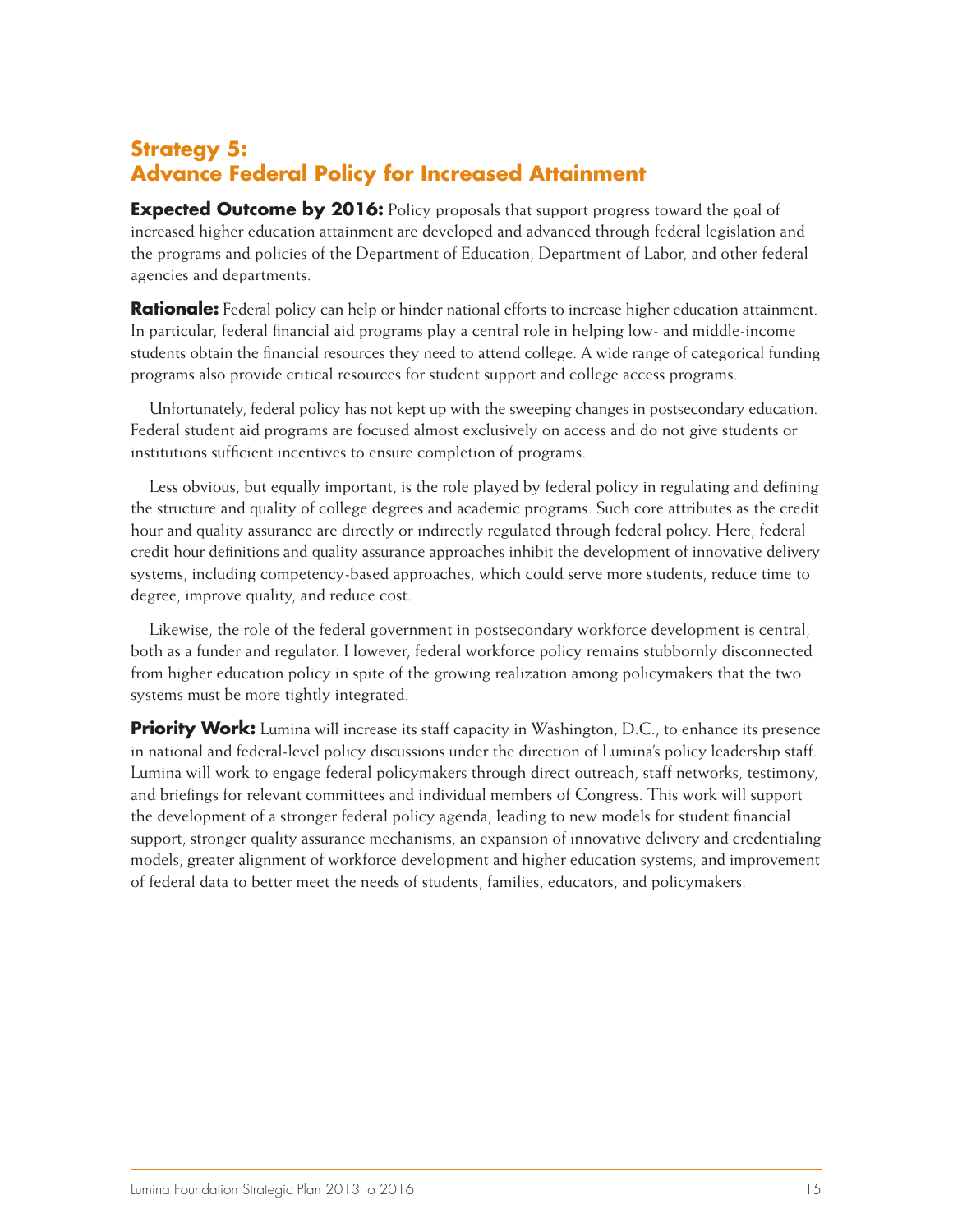# *The Second Imperative:* **Building a 21st Century Higher Education System**

**Strategic Imperative:** To develop specific models leading to the creation of a learning-based system of higher education in three key areas:

- 1. New national models of student financial support
- 2. New higher education business and finance models
- 3. New systems of postsecondary credentials and credits

**Rationale:** While there is a great deal that can be done now to increase higher education attainment, reaching the much higher levels needed to achieve the 60% goal requires new approaches in three key areas: student financial support, higher education business and finance models, and credentialing systems.

Current models in these areas were developed in the 1970s or earlier, and they were designed to address a very different set of needs and priorities than those we now face. All must undergo change if they are to deliver high-quality higher education to a much larger—and growing—number of Americans while simultaneously addressing a changed fiscal environment, radically different and rapidly changing modes of delivery, and new ways to think about learning and the meaning of credentials.

**Strategic Approach:** Developing each of these models requires fresh thinking and new approaches—a "big idea" that can produce a breakthrough that leads to dramatically improved results. While each model has unique issues and must be addressed independently, the three models are in fact closely related, and a breakthrough in any can help lead to new approaches in the others.

The core issue underlying all three models is the shift from a higher education system built around instruction—measured by time—to one based on learning—measured by demonstration of skills and knowledge. However, the current models of credentialing (particularly degrees), finance, and student aid are all time-based. Indeed, all three are built around the credit hour.

Lumina's work on these three strategies will be at the design and pilot stage. As new models are developed and tested, they will be moved into wider-scale implementation at the scaling and sustaining stages through Lumina's work to mobilize higher education and state and federal policymakers.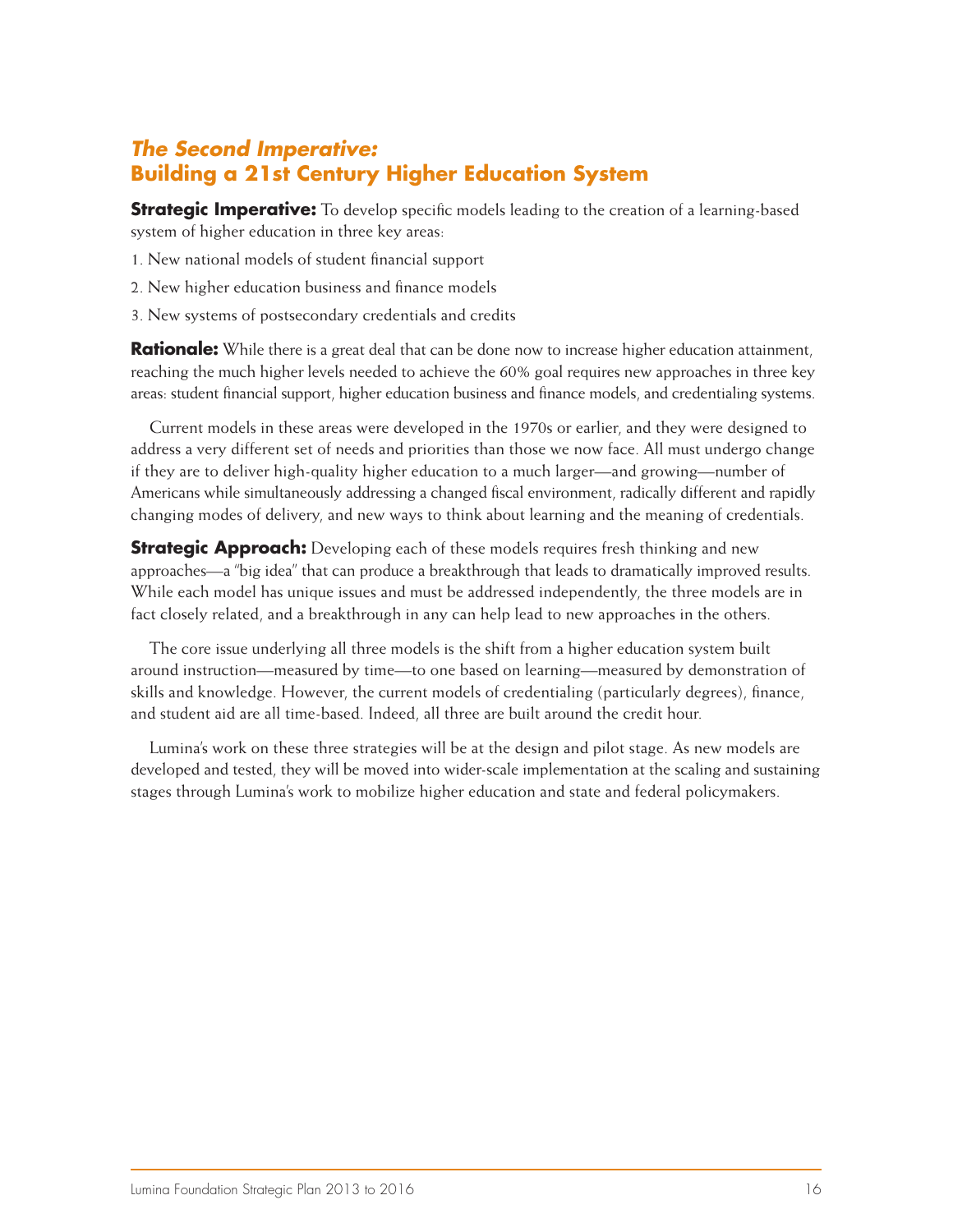# **Strategy 6: Design New Models of Student Financial Support**

**Expected Outcome by 2016:** New national models of student financial support are developed and advanced through federal and state policy advocacy that make college more affordable for lowincome students, make the cost of college more predictable and transparent, align and simplify federal, state and institutional policies and programs, and provide incentives to students and institutions to increase completion.

**Rationale:** The nation's models of student financial support—the frameworks for how students and families pay for postsecondary education—have not kept up with dramatic changes in both the student population and educational systems. In effect, the models are broken, and that has contributed to making higher education unaffordable for too many potential students. In particular, federal student aid systems were designed in prior decades (mostly the 1970s) for conditions that are dramatically different than they are now. It is time to fundamentally rethink our approaches to student finance to assure that resources can be used to support the success of the much larger number of students who need postsecondary degrees.

**Priority Work:** Through a combination of convenings, research, and strategic grantmaking, Lumina will help support the design of new student finance models to assure that low-income students have access to and succeed in postsecondary education. New models should assure that students have strong incentives to complete programs and to do so as rapidly as possible, and that institutions have the proper incentives to support them in doing so. They should also align tuition and financial aid policy at the state and campus levels, increase employer support of postsecondary attainment, and simplify and clarify eligibility and application processes at all levels to help students and families make more informed choices about their education.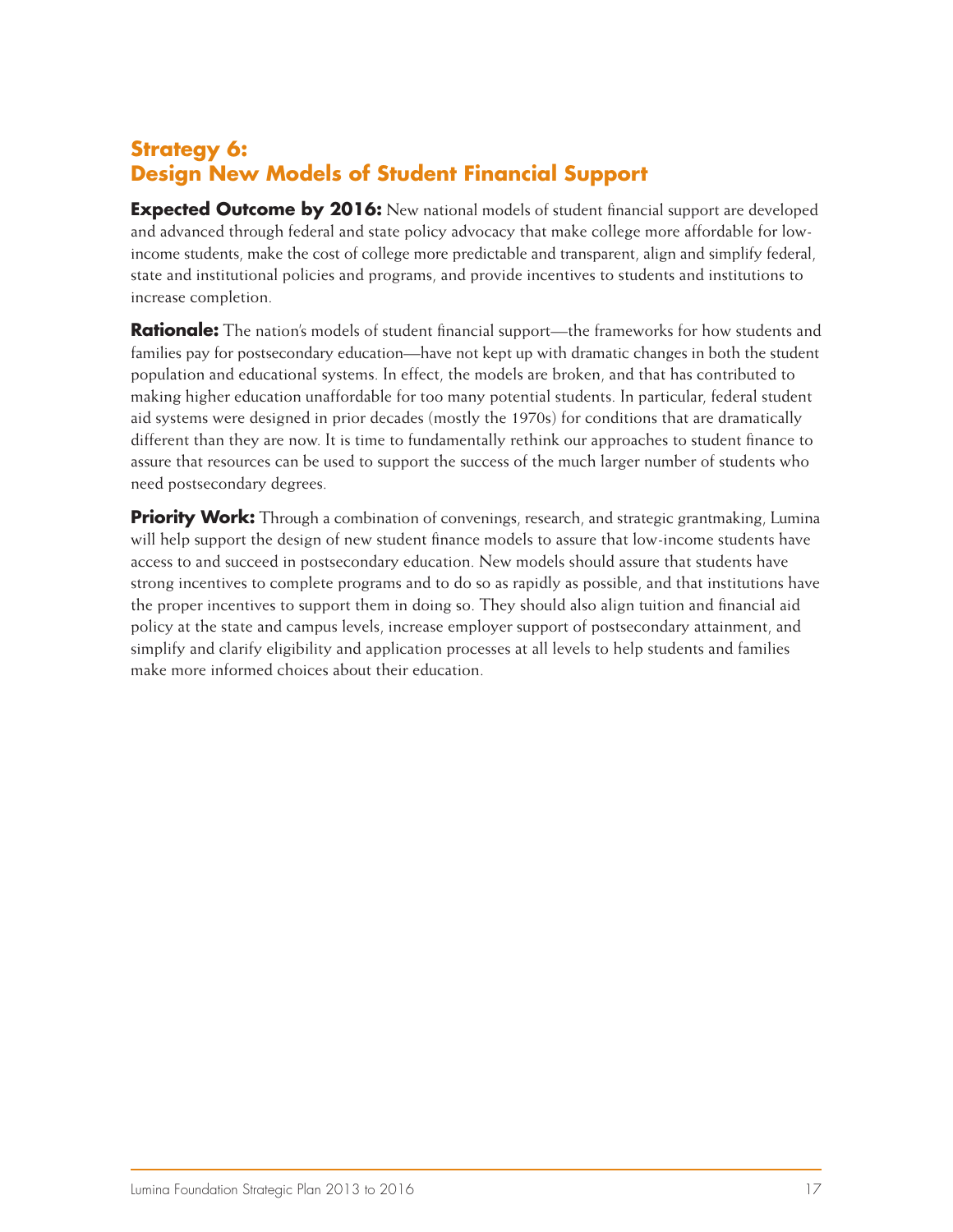## **Strategy 7: Design New Higher Education Business and Finance Models**

#### **Expected Outcome by 2016:**

- 1. New higher education business models, supported by stronger public finance and regulatory policies, expand capacity through greater use of innovative, high-quality, and lower-cost academic delivery.
- 2. More productive higher education systems and institutions affordably educate more students.

**Rationale:** The nation needs new higher education business and finance models that significantly expand capacity to deliver affordable, high-quality education and which are supported by public finance and regulatory policies that create incentives for, and remove barriers to, innovation.

The need to expand the availability of high-quality postsecondary education is greater than ever. Without an expanded array of affordable higher education options, it will be impossible for the nation to substantially increase higher education attainment. Because traditional ways of providing postsecondary education cannot be scaled affordably to meet the growing demand, we cannot increase educational attainment to the levels needed without serving increasing numbers of students in new and different ways. Since current financial models were built around traditional approaches to delivery, new and more productive business models that rely on affordable, lower-cost academic delivery are needed to expand the nation's capacity to deliver high-quality education. These models must be supported by public finance and regulatory policies that create incentives and remove barriers to change.

**Priority Work:** Lumina will support the development of new performance-based business and financial models for states, systems, and institutions—systems that include strong incentives for affordability and completion, increase attainment of underrepresented students, expand capacity to deliver high-quality, low-cost educational programs, reduce time- and credits-to-degree, address workforce shortages and needs in high-demand fields, and improve productivity. These new models will align both financial incentives and fiscal and regulatory policies to encourage lower-cost academic delivery.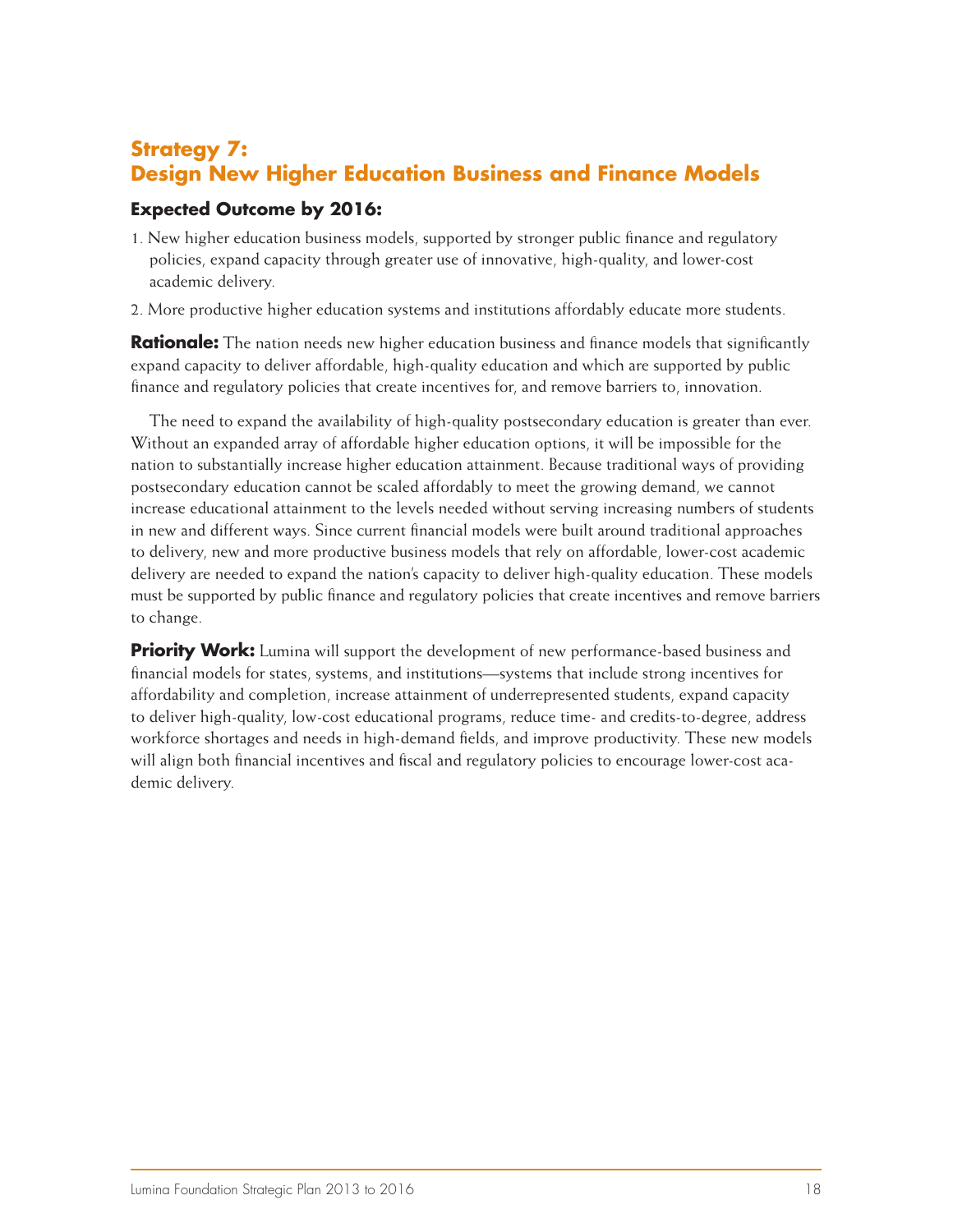# **Strategy 8: Design New Systems of Quality Credentials**

#### **Expected Outcome by 2016:**

- 1. A national framework for defining the learning outcomes of postsecondary credentials—including degrees, certificates, and certifications—is developed and becomes a widely recognized system for aligning credentials and facilitating student progression.
- 2. Innovative, learning-based approaches—including competency-based courses and degrees, open or low-cost courseware, accelerated learning models, credit and degree aggregation, course redesign, and assessment of prior learning—are developed to expand capacity and improve student outcomes.

**Rationale:** The nation needs to create new systems of quality credentials and credits defined by learning and competencies rather than time, to offer clear and transparent pathways to students, assure high-quality learning, and align with workforce needs and trends.

Adding 23 million credentials to the totals expected from the current system between now and 2025 will require much more flexible and transparent national systems of credentials and credits based on learning rather than time. These new systems are needed for several reasons:

- To assure that learning is recognized no matter how or where it is obtained.
- To adequately recognize the value of workforce-relevant postsecondary certificates.
- To create new opportunities for lifelong learning through "stackable" credentials that open multiple, flexible pathways for individuals as their needs and interests change.
- To permit veterans, displaced workers, and other Americans to obtain credit and credentials for the skills and knowledge they have already obtained through work experience and training.
- To encourage and support employers to better define their workforce needs in terms of skills and knowledge, leading to better alignment between employment and the postsecondary education system.
- To award appropriate credit for learning that is obtained through new delivery systems.

Learning-based national credential systems would also contribute to the long-needed alignment of K-12 and postsecondary education standards and assessments. Clear expectations for college readiness aligned with postsecondary education admissions and placement standards would improve the quality of preparation that students receive and help more of them succeed in earning postsecondary credentials.

One major challenge in moving to learning-based systems of credentials is the credit hour. The shortcomings of the traditional student credit hour are painfully clear. Unfortunately, while the need to move to a learning-based unit is well understood, no one has proposed a viable alternative.

**Priority Work:** Lumina will develop a learning-based approach to postsecondary credentials based on transparent recognition of skills and knowledge, including those required by employers. This approach will contribute to the creation of an aligned system for delivering high-value credentials to millions more learners. To promote creation of a learning-based credentialing system aligned with 21st century demands, Lumina will develop a second-generation Degree Qualifications Profile (DQP). This DQP will incorporate a new framework to define the learning outcomes of postsecondary certificates and be aligned with the Common Core State Standards. Lumina will also support the development of transparent, learning-based pathways for students based on this framework.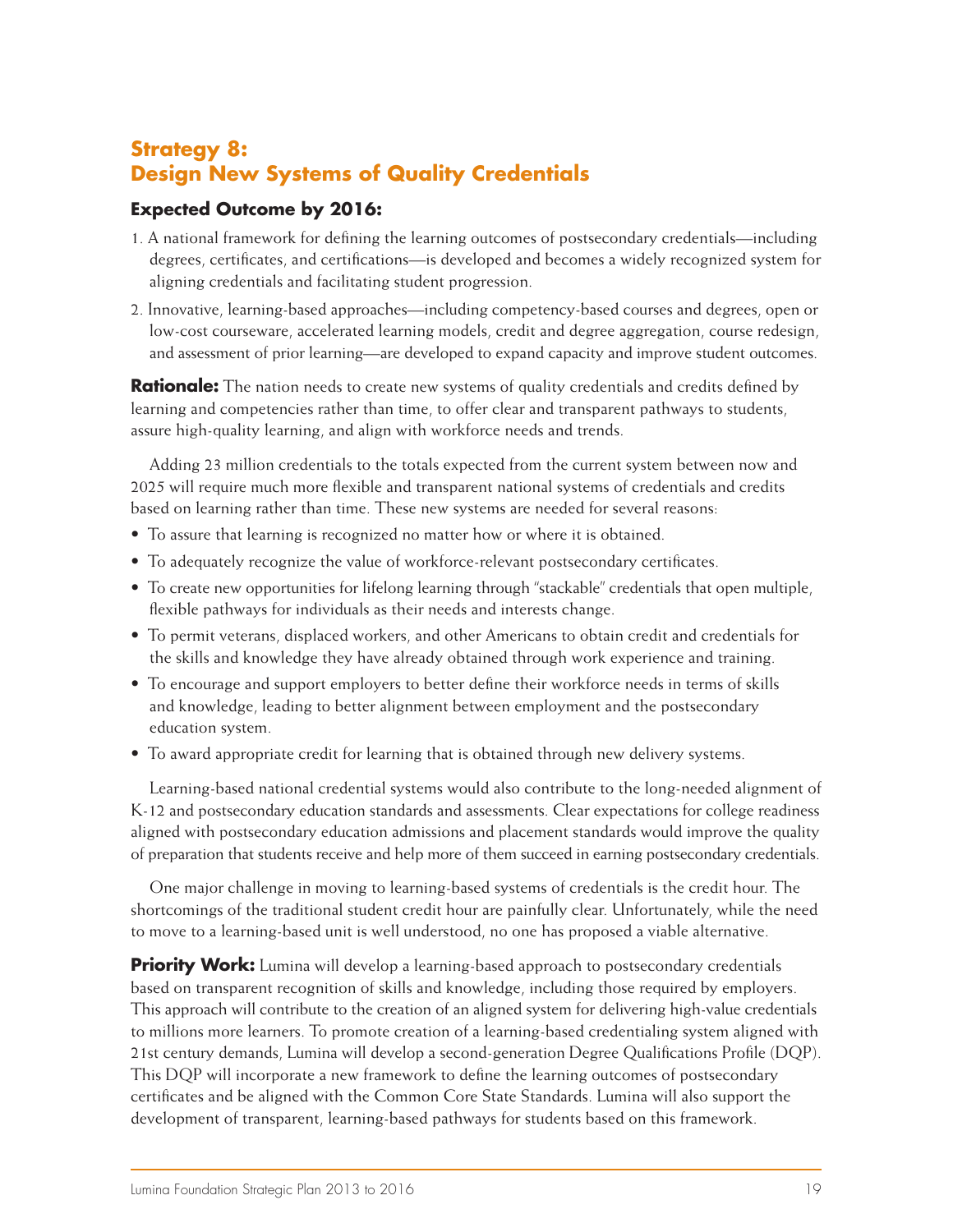# STRATEGIES FOR 2013 TO 2016

**Lumina's specific strategies for 2013 to 2016 and their outcomes, organized around the two strategic initiatives that will drive our work**

#### **Mobilizing to Reach Goal 2025**

Mobilize action at the local, state, and national levels and in higher education institutions and other organizations throughout the nation

|                                                                                                                      | 2                                                                                                               | 3                                                                                                                                                                                                                                                             | 4                                                                                                                                                       |                                                                                                                        |
|----------------------------------------------------------------------------------------------------------------------|-----------------------------------------------------------------------------------------------------------------|---------------------------------------------------------------------------------------------------------------------------------------------------------------------------------------------------------------------------------------------------------------|---------------------------------------------------------------------------------------------------------------------------------------------------------|------------------------------------------------------------------------------------------------------------------------|
| <b>Build a Goal</b><br>2025 Social<br><b>Movement</b><br>An increased                                                | <b>Mobilize</b><br>Employers,<br><b>Metro Areas</b><br>and Regions                                              | <b>Mobilize Higher</b><br><b>Education to</b><br><b>Increase Student</b><br><b>Success</b>                                                                                                                                                                    | <b>Advance State</b><br><b>Policy for</b><br><b>Increased</b><br><b>Attainment</b>                                                                      | <b>Advance Federal</b><br><b>Policy for</b><br><b>Increased</b><br><b>Attainment</b>                                   |
| number of target<br>audiences and<br>populations actively<br>support policies and<br>practices to reach<br>Coal 2025 | to Increase<br><b>Attainment</b><br>Active partnerships<br>adopt Goal 2025<br>and act to increase<br>attainment | Higher education<br>institutions and<br>systems adopt data-<br>and evidence-based<br>policies, partnerships,<br>and practices that<br>increase attainment<br>and close attainment gaps for underrepre-<br>gaps for underserved sented populations<br>students | States adopt formal<br>goals and implemen-<br>tation plans for<br>increasing attainment<br>that are specific.<br>challenging, and<br>address attainment | Federal policy<br>proposals reflecting<br>Lumina priorities to<br>increase attainment<br>are developed and<br>advanced |

#### **Creating a 21st Century Higher Education System**

Contribute to the development and implementation of new models needed to move from a time-based system of higher education to an affordable and high-quality system based on student learning to help meet changing individual, societal, and workforce needs

#### **Design New Models of Student Financial Support**

New national student finance models make college more affordable, make the cost of college more predictable and transparent, align federal, state and institutional policies and programs, and provide incentives to students and institutions to increase completion

#### **Design New Higher Education Business and Financial Models**

**6 7 8**

New models significantly expand the nation's capacity to deliver affordable, highquality education and are supported by public finance and regulatory policies that create incentives for and remove barriers to innovation

#### **Design New Systems of Quality Credentials**

New systems of quality credentials and credits are defined by learning and competencies rather than time, offer clear and transparent pathways to students, assure high-quality learning, and align with workforce needs and trends